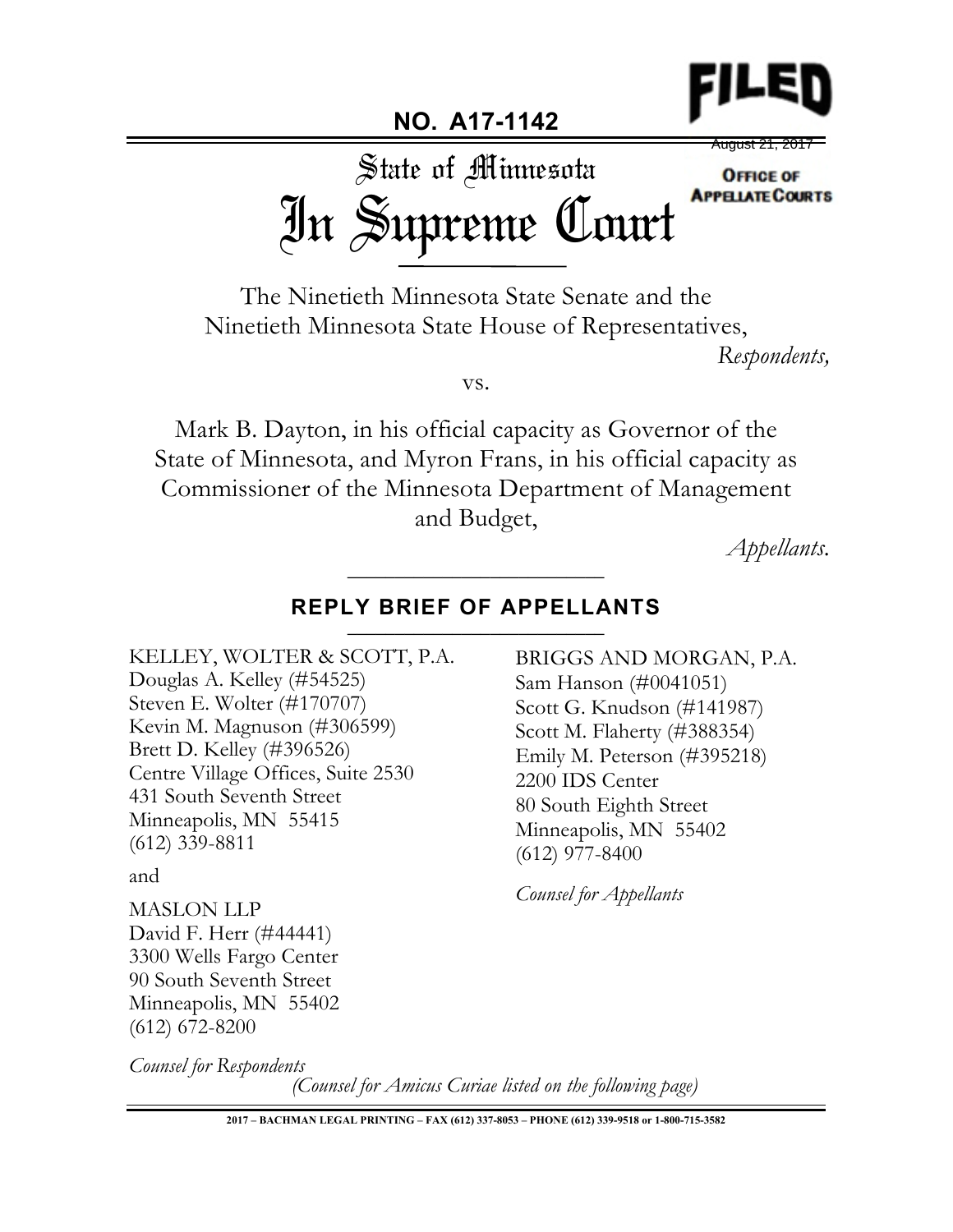ROSS & ORENSTEIN LLC Harry N. Niska (#0391325) 222 South Ninth Street Suite 470 Minneapolis, MN 55402 (612) 436-9804

and

CENTER OF THE AMERICAN EXPERIMENT Kimberly Reynolds Crockett (#0388309) 8421 Wayzata Boulevard, Suite 110 Golden Valley, MN 55426

*Counsel for Amicus Curiae Center of the American Experiment*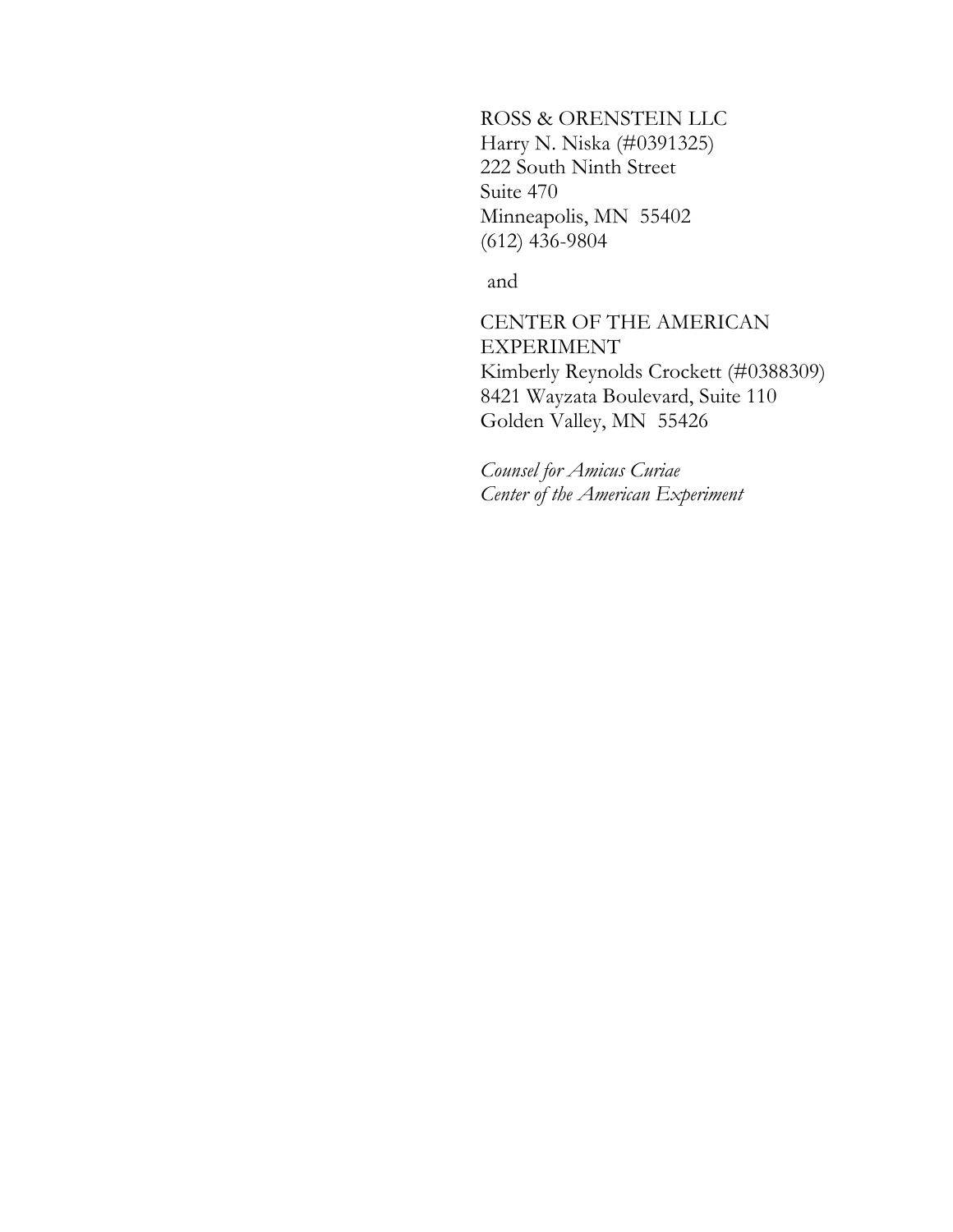# **TABLE OF CONTENTS**

# **PAGE**

| I.        |                                                                                                                                       |  |
|-----------|---------------------------------------------------------------------------------------------------------------------------------------|--|
| II.       | THE GOVERNOR'S LINE ITEM VETOES WERE VALID  4                                                                                         |  |
| A.        | The executive and line item vetoes fortify rather than corrode the                                                                    |  |
| <b>B.</b> |                                                                                                                                       |  |
| 1.        | This Court's precedent protects each branch of government                                                                             |  |
| 2.        |                                                                                                                                       |  |
| C.        | Judicial inquiry into the Governor's motives for a veto is a                                                                          |  |
| D.        | Under the political question doctrine, the right to veto items of<br>appropriation is the Governor's, and there are no judicially     |  |
| E.        | The district court misinterprets the relationship between the<br>separation of powers clause and the line item $veto$ – the line item |  |
|           |                                                                                                                                       |  |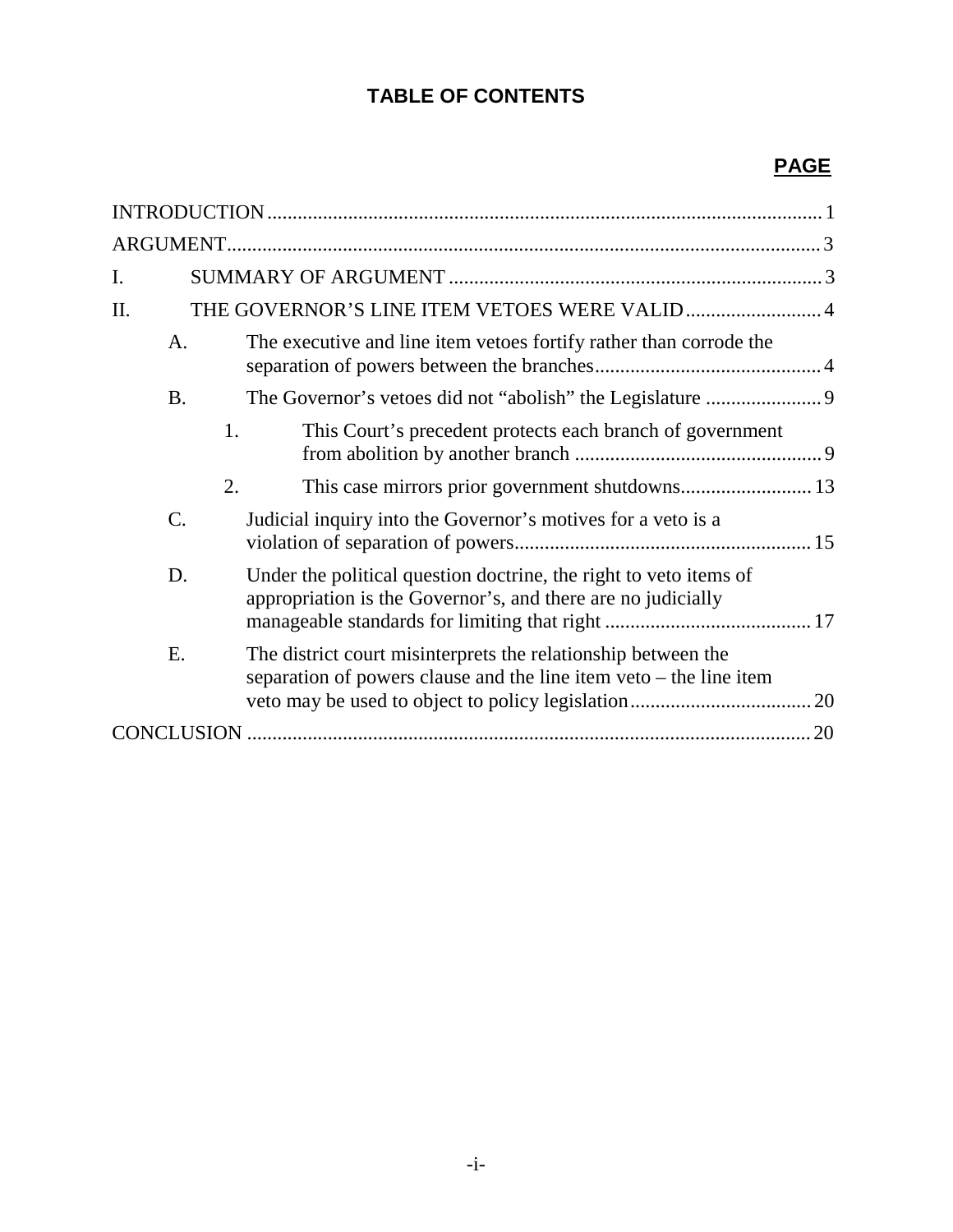# **TABLE OF AUTHORITIES**

## **Cases**

| Abbott ex rel. Abbott v. Burke,                            |
|------------------------------------------------------------|
| Arnett v. Meredith,                                        |
| Clerk of Court's Comp. for Lyon Cty. v. Lyon Cty. Comm'rs, |
| Duxbury v. Donovan,                                        |
| In re McConaughy,                                          |
| Inter Faculty Org. v. Carlson,                             |
| Johnson v. Carlson,                                        |
| Jones v. Rockefeller,                                      |
| Starkweather v. Blair,                                     |
| State ex rel. Birkeland v. Christenson,                    |
| State ex rel. Brotherton v. Blankenship,                   |
| State ex rel. Browning v. Blankenship,                     |
| State ex rel. Decker v. Montague,                          |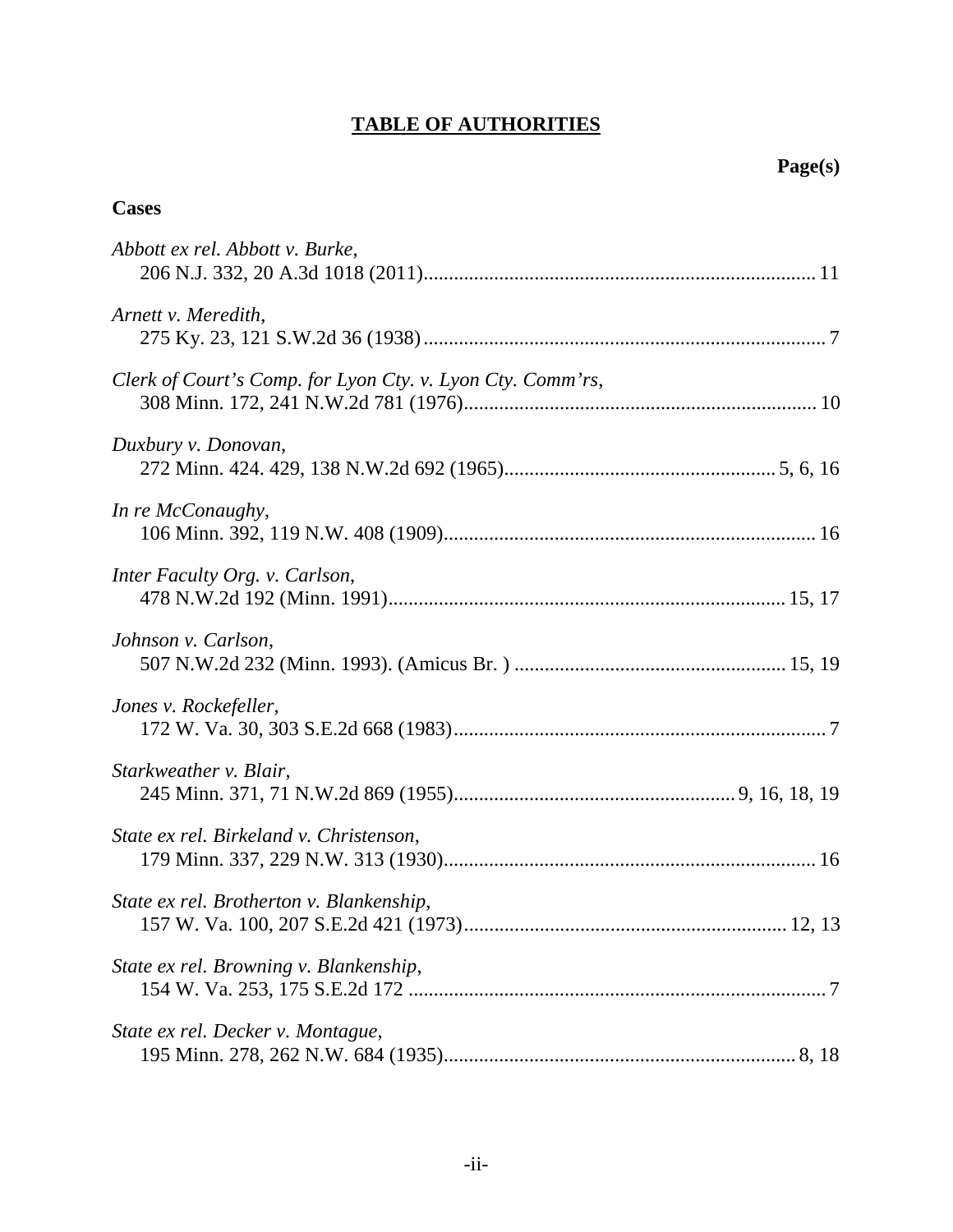| State ex rel. Greive v. Martin,                             |  |
|-------------------------------------------------------------|--|
| State ex rel. Mattson v. Kierdowski,                        |  |
| Thirteenth Guam Legis. V. Bordallo,                         |  |
| Watson v. City of Memphis,                                  |  |
| <b>Other Authorities</b>                                    |  |
|                                                             |  |
|                                                             |  |
|                                                             |  |
| Minnesota Mgmt. and Budget, 2011 MINNESOTA STATE GOVERNMENT |  |
|                                                             |  |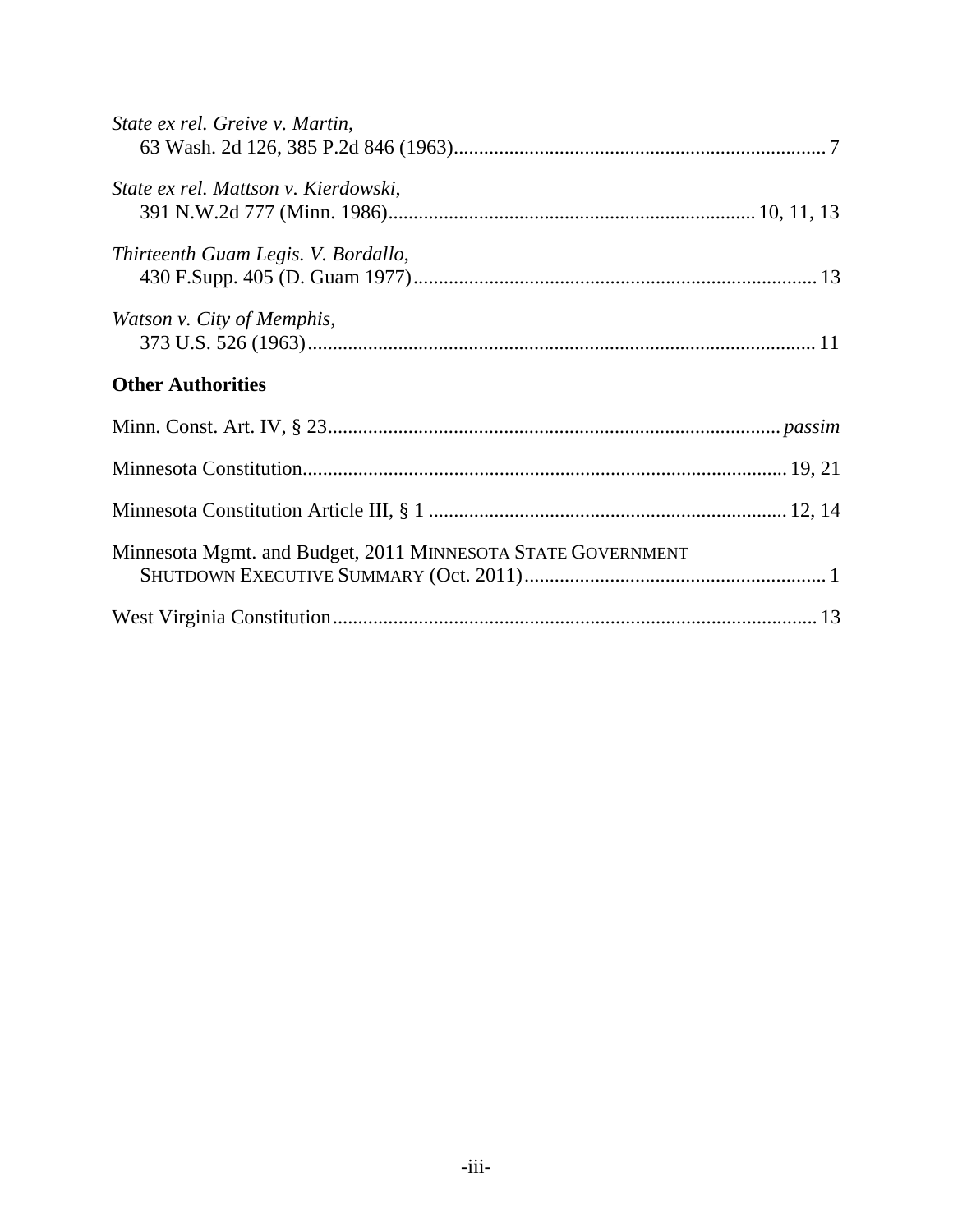#### **INTRODUCTION**

This Reply addresses the arguments of both the Respondents Senate and House (collectively the "Legislature") and the Amicus Center of the American Experiment ("Amicus"). The Legislature takes issue with our Statement of the Facts. Appellants (the "Governor") stand on our Statement and will not address any differences because they are not material to the legal issues to be decided.

The Legislature's and Amicus' briefs draw the wrong narrative from the facts. Instead the following facts properly frame this case for decision:

At the close of the 2017 Special Session, the Legislature presented the Governor with 10 omnibus bills that included five issues that the Governor believed to be against the best interests of the citizens of Minnesota. The Governor had to make a choice of how best to express his disagreement and call the Legislature back to negotiate on these issues. The Minnesota Constitution provided him with tools that presented three alternative choices, perhaps none of them perfect:

1. The Governor could have vetoed the entire State Government Appropriations bill, similar to what was done in the 2011 government shutdown. The Governor realized that the 20[1](#page-5-1)1 veto led to temporary layoffs of 19,000 state employees.<sup>1</sup>

2. The Governor could have vetoed the Tax bill, which contained three of the five objectionable provisions (or each of the three bills that contained objectionable items). (Resp. Br. at 9, 26). But because of the poison pill inserted by the Legislature in

<span id="page-5-1"></span><span id="page-5-0"></span><sup>&</sup>lt;sup>1</sup> See Minnesota Mgmt. and Budget, 2011 MINNESOTA STATE GOVERNMENT SHUTDOWN EXECUTIVE SUMMARY, at 2 (Oct. 2011).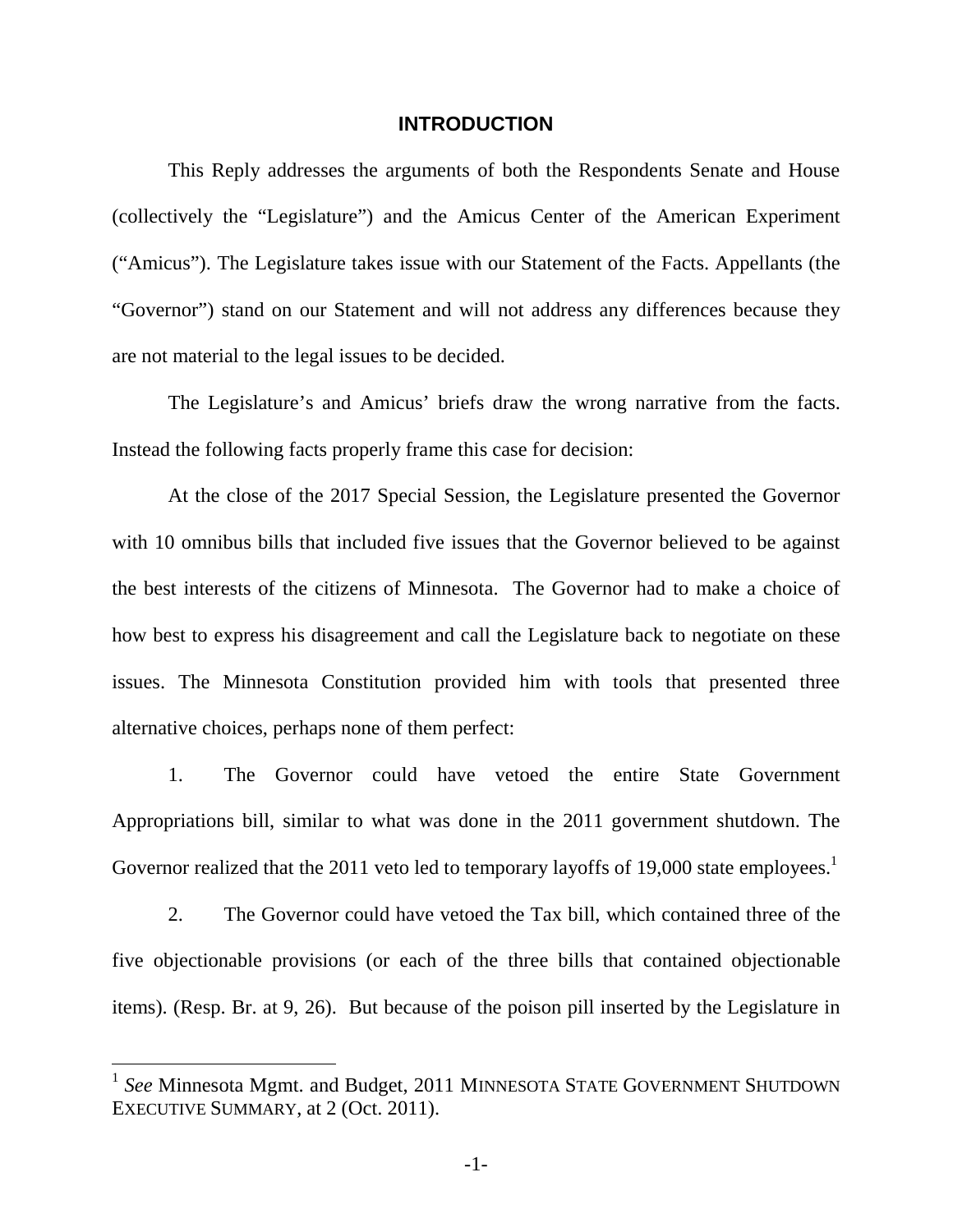the State Government Appropriations bill, the Governor knew that his veto of the Tax bill would effectively cancel the appropriations to the Revenue Department, which would adversely affect the 1,300 employees of that department. (Add. 41, 43).

3. The Constitution also provided the Governor with the tool of the line item veto, which he could use to veto the appropriations to the Senate and House. The Legislaturehas 638 state employees<sup>2</sup> and the Governor's disagreement was with those bodies, not with any other part of the government.

The Governor chose the alternative that would be the least disruptive of the government and the rights of Minnesota citizens, while also being the most directly focused on the disagreement at hand. He line item vetoed the appropriations to the Senate and House. His vetoes did not abolish the Senate or House. They were not meant to be permanent, but only a step in an ongoing negotiation process. During that process, the Senate and House have access to funding for their critical, core functions by petition to the district court. But for this litigation, the parties would likely have found a resolution through the political process by now.

The Governor's choice among alternatives involves a classic political question that is left to the Governor's discretion—which of the Governor's constitutional tools would provide the best outcome for Minnesota. His choice did not violate separation of powers because he used a tool that was expressly provided to him by the Minnesota Constitution. The Governor accomplished with a scalpel the same result that he admittedly could have

<span id="page-6-0"></span><sup>&</sup>lt;sup>2</sup> Aff. of Cal Ludeman (Doc. 8369056),  $\P$  3 and 17 (67 Senators and 205 staff); Aff. of James Reinholdz (Doc. 8369078),  $\P$  4 and 13 (134 Representatives and 232 staff).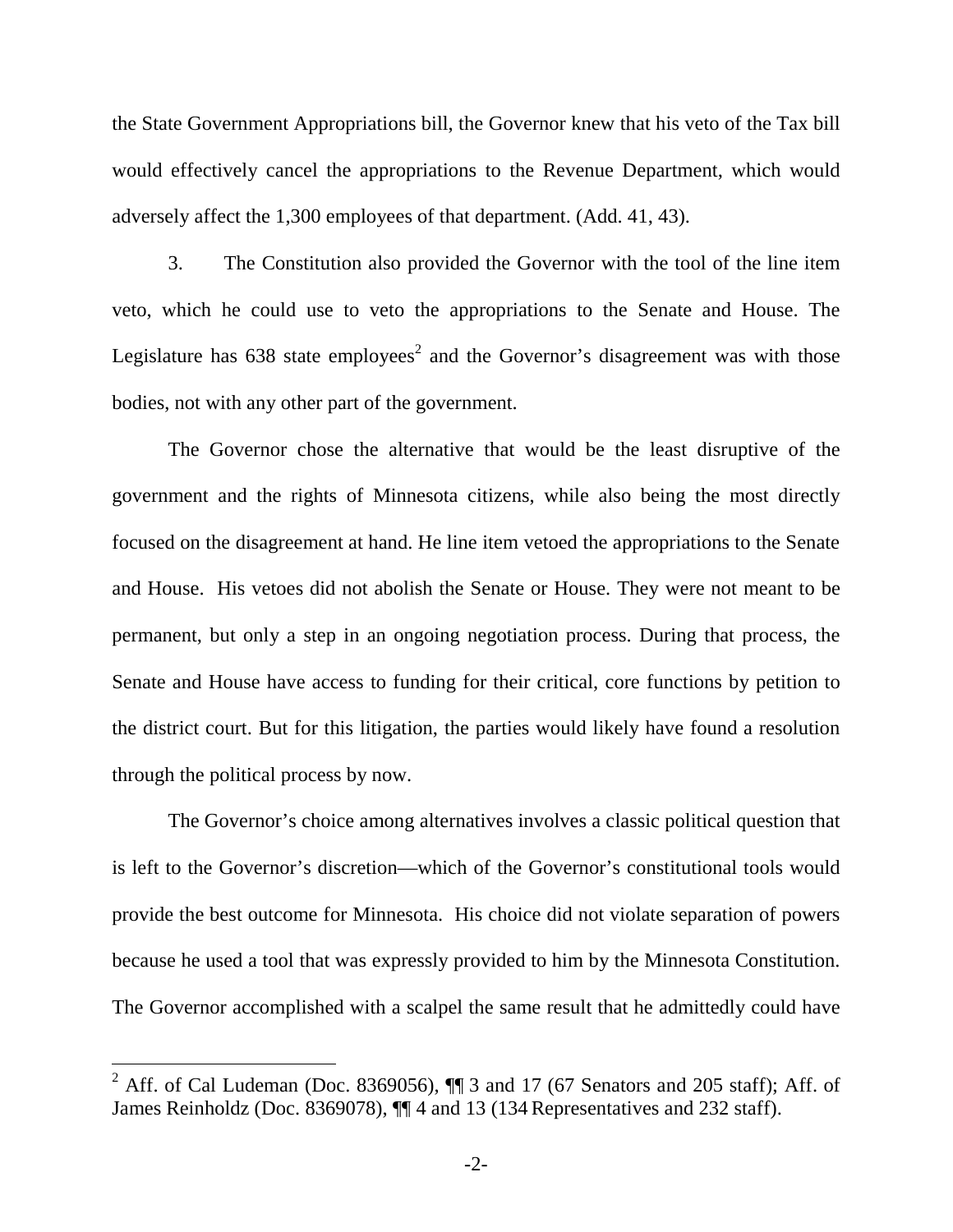accomplished with a sledge hammer. The narrow choice actually promoted separation of powers because it served both primary purposes for the grant of veto power—to check the Legislature's encroachment on the Executive Branch by the poison pill and to check the Legislature's passage of unwise legislation that imperiled the state's future fiscal stability. The analysis should end right here.

#### <span id="page-7-0"></span>**ARGUMENT**

#### **I. SUMMARY OF ARGUMENT**

*Governor Dayton's vetoes are explicitly authorized by the Constitution*. The Legislature attempts to revive the argument that the vetoes fail to satisfy the text of the Constitution because the Governor failed to "object to" the vetoed items of appropriation. (Resp. Br. at 30). But the Constitution's text only requires that the Governor veto "an item of appropriation" and then "append it to a statement of the items he vetoes." Minn. Const., art. IV, § 23. Section II A, below, discusses the Legislature's tortured reading of Section 23.

*The vetoes did not "abolish" the Senate or House*. The Legislature states repeatedly, and colorfully, that the vetoes had the intent or effect of "abolishing the Legislature." (*See e.g.,* Resp. Br. at 2, 8, 10, 19, 21 and 23). This is the basic premise of the Legislature's entire argument, and it is false. Section II B, below, demonstrates the fallacy of this premise—the Governor's vetoes of appropriations did not and could not abolish the Legislature because funding for critical, core functions is available for the very purpose of preventing any such abolition.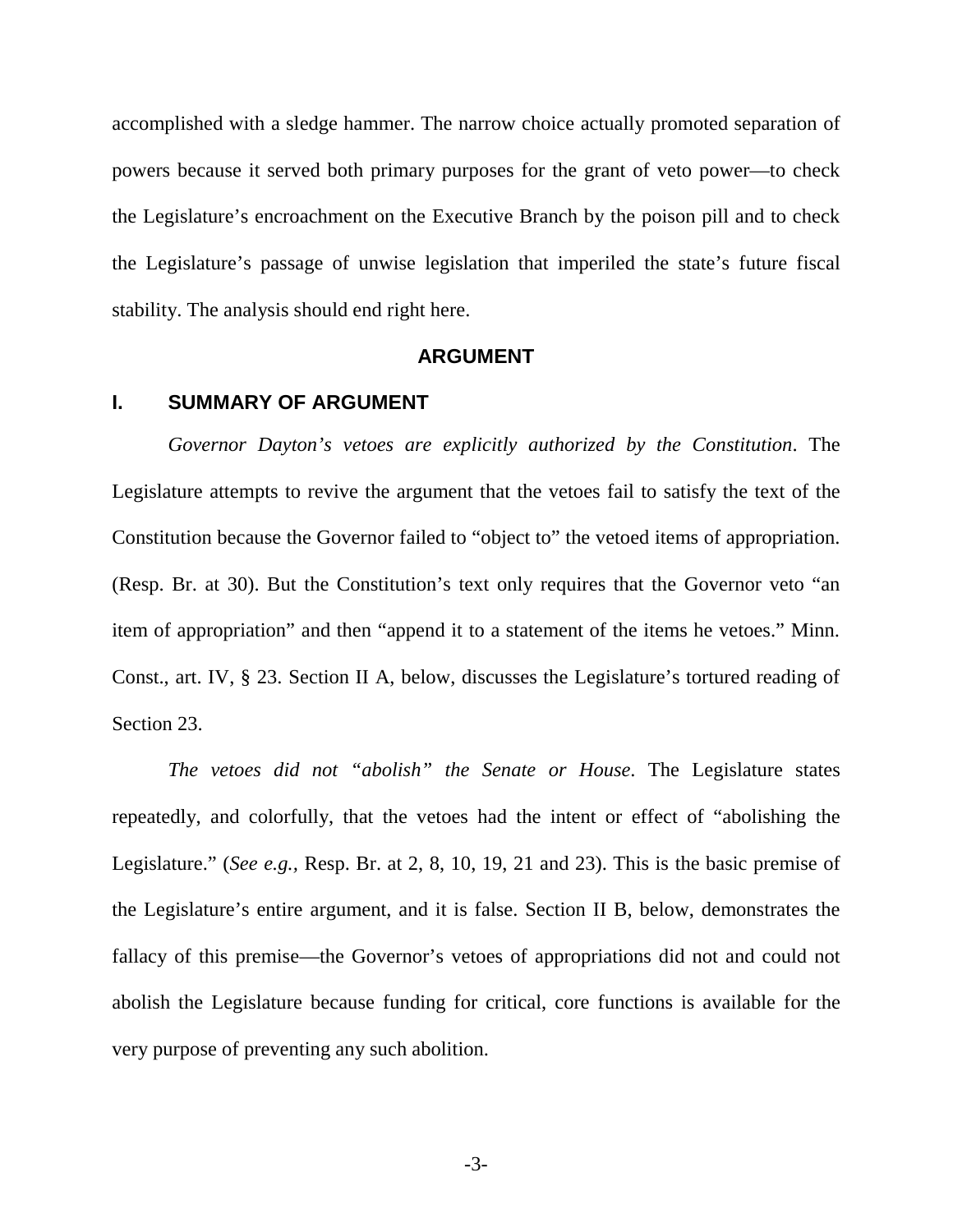*Because the veto power has been assigned exclusively to the Governor, inquiry into the Governor's motives is a violation of separation of powers*. The Legislature misreads the clear precedent that judicial review of a veto is limited to whether it meets the requirements expressed in the Constitution and does not include an inquiry into the Governor's motives. (Resp. Br. at 26-27). Section II C, below, shows that the case law for this principle is founded on separation of powers.

*The Governor's choice to veto the Senate and House appropriations is a political question left to the Governor's discretion*. The Legislature ignores the context of the Governor's choice, and the fact that it was in part dictated by the Legislature's effort to erect barriers to a veto of the Tax bill. Section II D, below, demonstrates that the Legislature and the district court failed to articulate any judicially manageable standards to scrutinize the Governor's vetoes, confirming that this is a political question.

The Governor asks this Court to reverse the district court's judgment and remand the case with direction to dismiss with prejudice Count I of the Complaint (Declaratory Judgment) and to establish a core funding procedure under Counts II and III of the Complaint (Injunction and Mandamus).

#### **II. THE GOVERNOR'S LINE ITEM VETOES WERE VALID**

### **A. The executive and line item vetoes fortify rather than corrode the separation of powers between the branches.**

The Legislature attempts to resurrect a textual argument by suggesting that the original word used in the Constitution, "object," somehow restricts the current word "veto." (Resp. Br. at 27-30) The Legislature suggests that Governor Dayton did not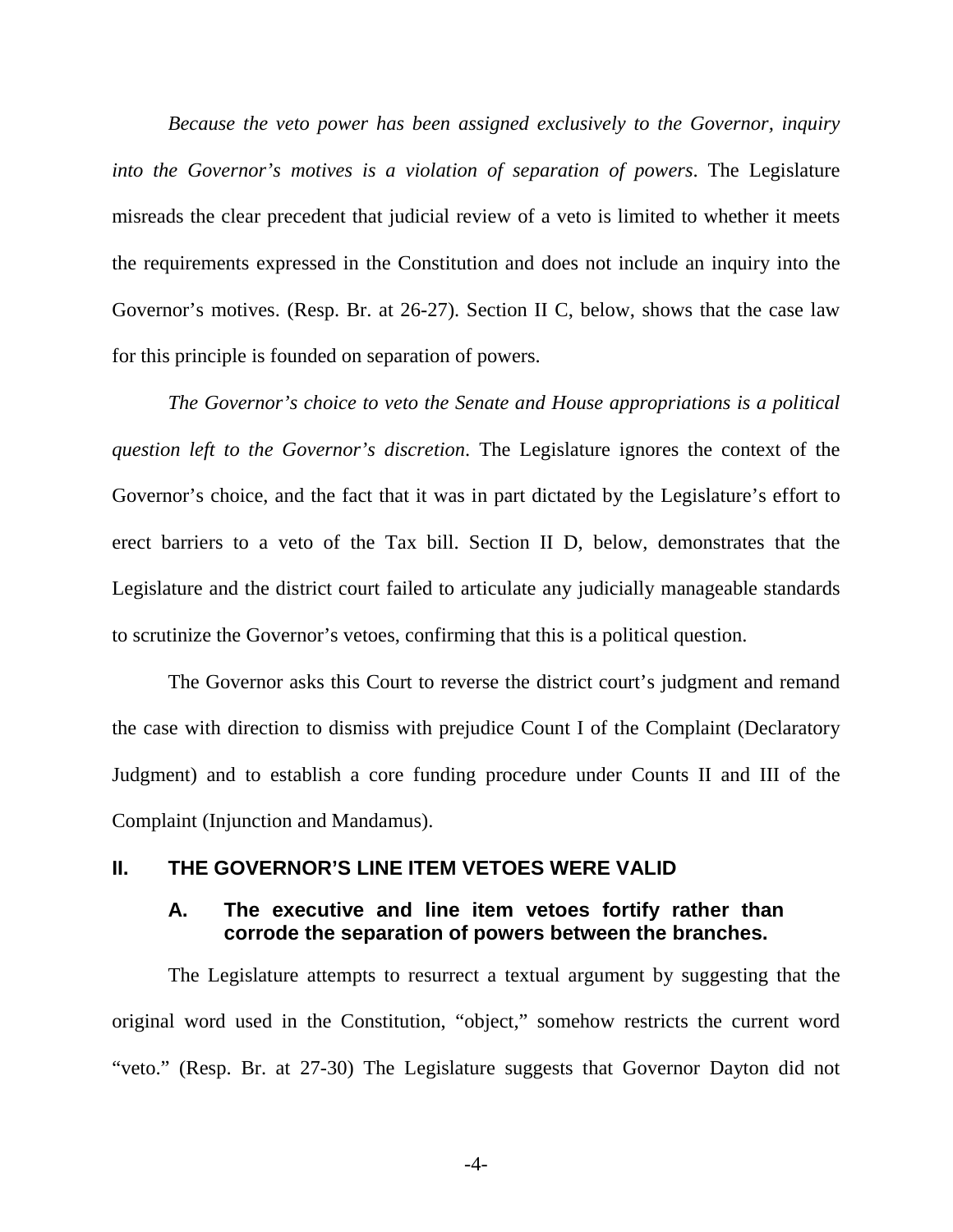"object" to the Senate and House appropriations because he did not disagree with the requested funding level. (*Id.* at 30). This argument is incorrect both legally and factually. Article IV, § 23 of the Minnesota Constitution uses the word "veto," not "object," and does not require the Governor to state the reasons why a line item veto has been made. It only requires a "statement of the item he vetoes." If objection were required, the assertion of a veto is, by its very nature, an objection to the bill or item being vetoed.

Further, the record shows that the Governor *in fact* objected to the appropriations to the Senate and the House because he believed they had further work to do before receiving their appropriations: "Your job has not been satisfactorily completed, so I am calling on you to finish your work." (Add. 43). He explained that he did not veto the Tax bill because he would not "risk a legal challenge to the Department of Revenue's budget and cause uncertainty for its over 1,300 employees." (*Id.*) If a subjective inquiry into the Governor's state of mind were permitted, this record shows "disagreement or disapproval," as a matter of law.

Amicus suggests that Governor Dayton's vetoes were for an improper purpose— "to coerce the Legislature in the exercise of its discretionary powers." (Amicus Br. at 4). But, the Legislature's "discretion" is not unlimited because it is expressly subject to the Governor's power to veto. And although a veto is intended to create leverage to seek concessions from the Legislature, it is only a negative power. *See, e.g., Duxbury v. Donovan*, 272 Minn. 424. 429, 138 N.W.2d 692, 696 (1965). As such, a veto cannot either "coerce" or "force" repeal of policy legislation, as Amicus and the Legislature suggest. (Resp. Br. at 26).

<span id="page-9-0"></span>-5-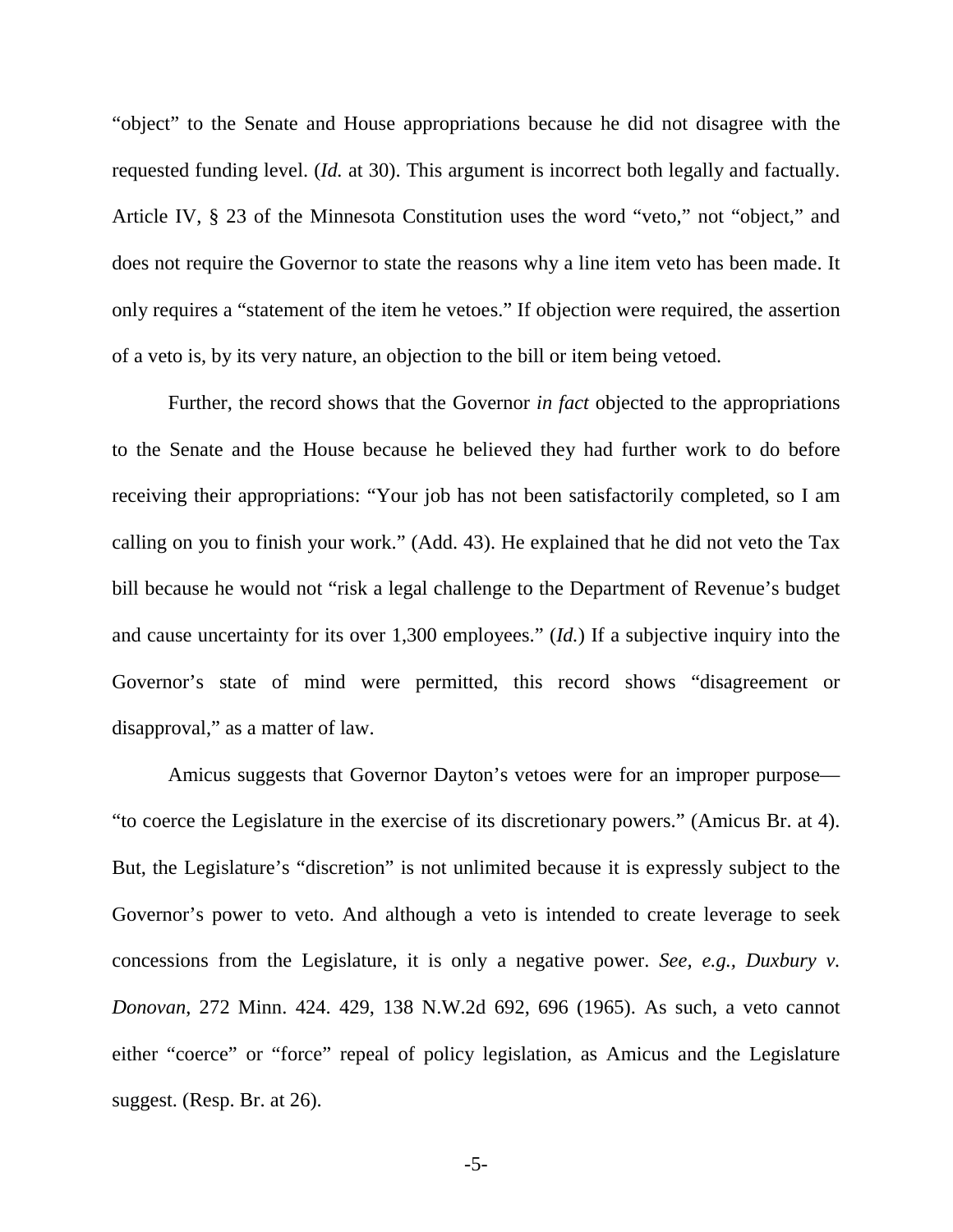The best discussion of the purposes of vetoes is contained in *Duxbury*, which

highlights two main purposes—to defend Executive power against encroachment by the

Legislature and to prevent unwise legislation:

The primary purpose of the framers of the Federal Constitution in granting an executive veto power appears to have been a desire to maintain the separation of the branches of government. The belief then current was that there is a tendency in free governments for the legislative branch to absorb all governmental power. The veto power was considered to be an integral part of the system of checks and balances designed to prevent constitutional abuses by a legislative majority.

<span id="page-10-0"></span>\*\*\*

A second purpose for the veto power was discussed by the framers of the Constitution but was not recognized in practice until later. Alexander Hamilton favored the exercise of the veto power as a check upon hasty and unwise legislation, going beyond the question of constitutionality.

272 Minn. at 429, 138 N.W.2d at 696 (footnotes omitted).

Governor Dayton's veto letters mentioned both purposes:

At the last minute, the Legislature snuck language into the State Government bill that would hold hostage the Department of Revenue appropriation in the bill to my signature on the Tax bill. I am unwilling to put the jobs of 1,300 Department of Revenue employees at risk. As a result, I am line-item vetoing the appropriations for the Senate and House of Representatives to bring the leaders back to the table to negotiate provisions in the Tax, Education and Public Safety bills that I cannot accept.

(Add. 41).

I will not risk a legal challenge to the Department of Revenue's budget and cause uncertainty for its own 1,300 employees Because of your action, which attempts to restrict my executive power. I am left with only the following means to raise my strong objections to your tax bill, which favors wealthy individuals, large corporations, and moneyed special interests at the expense of the State of Minnesota's fiscal stability in the years ahead.

(Add. 43).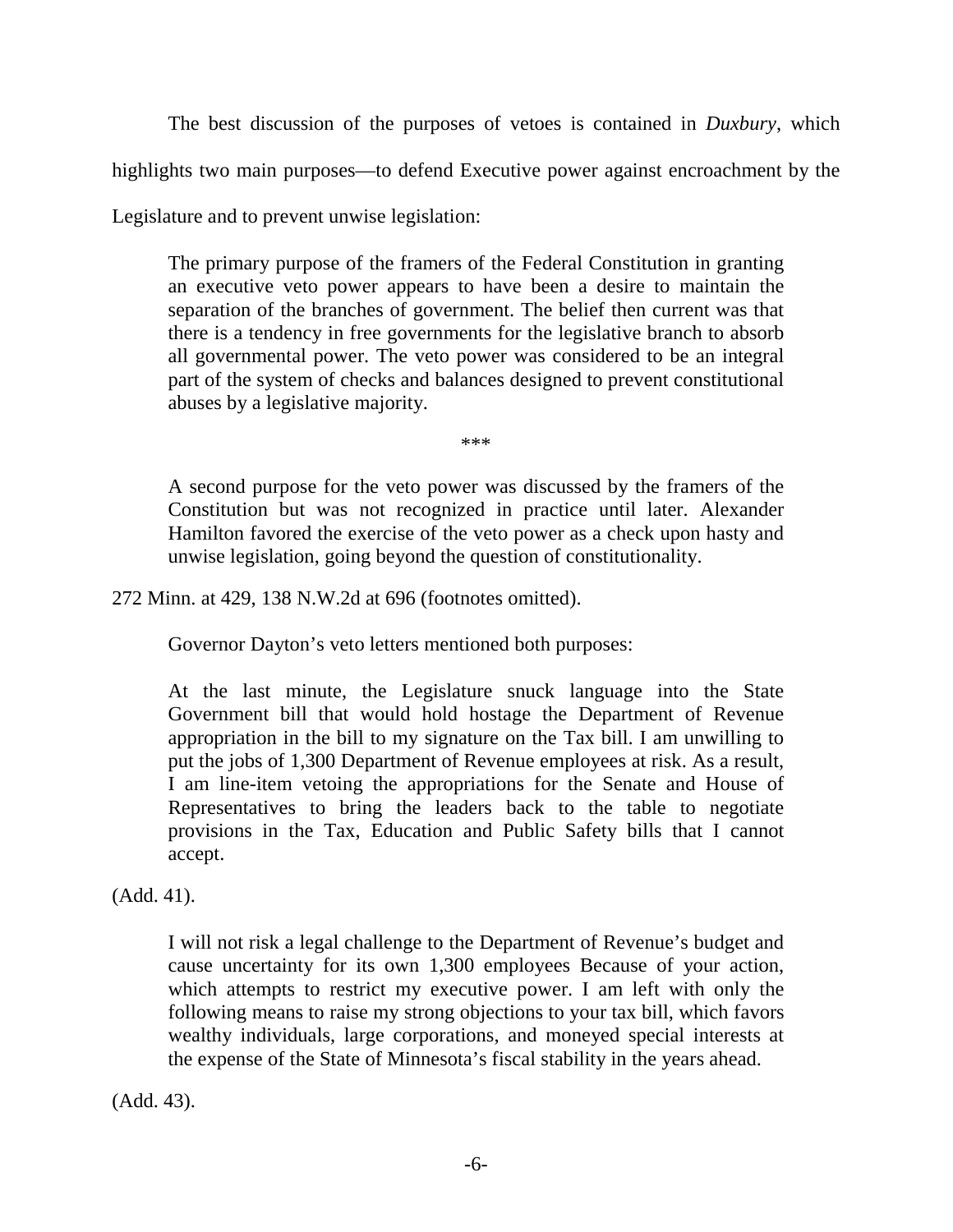<span id="page-11-2"></span><span id="page-11-1"></span>The cases cited by the Legislature, all from outside of Minnesota, are inapposite or readily distinguishable. The West Virginia and Kentucky constitutions differ from Minnesota's constitution, and their case law does not apply here. Those constitutions require that governors file objections, (West Virginia), *State ex rel. Browning v. Blankenship*, 154 W. Va. 253, 260, 175 S.E.2d 172, 177 and *Jones v. Rockefeller*, 172 W. Va. 30, 40, 303 S.E.2d 668, 678 (1983), or to state reasons and objections (Kentucky), *Arnett v. Meredith*, 275 Ky. 23, 121 S.W.2d 36, 38-40 (1938). Minnesota's Constitution requires only a "a statement of the items he vetoes." Minn. Const. art. IV, § 23.

<span id="page-11-3"></span><span id="page-11-0"></span>The Legislature attempts to distinguish *State ex rel. Greive v. Martin*, the Washington case in which the court held that the governor could veto an item of appropriation for Washington's Legislative Council. (Resp. Br. at 14-16 (citing *State ex rel. Greive v. Martin*, 63 Wash. 2d 126, 385 P.2d 846 (1963)). But the distinctions the Legislature identifies were irrelevant to the court's holding. The court upheld that line item veto because it "strictly complied" with the provisions of the Washington Constitution. The court noted that the governor could not control that the legislature had adjourned and deprived itself of the right to override the veto, and, most importantly, that the Washington Constitution, contains "no exceptions restricting [the governor's] power to veto items appropriating funds for any legislative purpose." *See id.*, 385 P.2d at 850.

The Legislature suggests that the Governor seeks an expansive view of his line item veto authority. (Resp. Br. 9). The Legislature focuses not on the facts of this case but on an extreme hypothetical posed by the district court—could the line item veto be used to veto the funding for the courts unless a ruling favorable to the Governor is issued in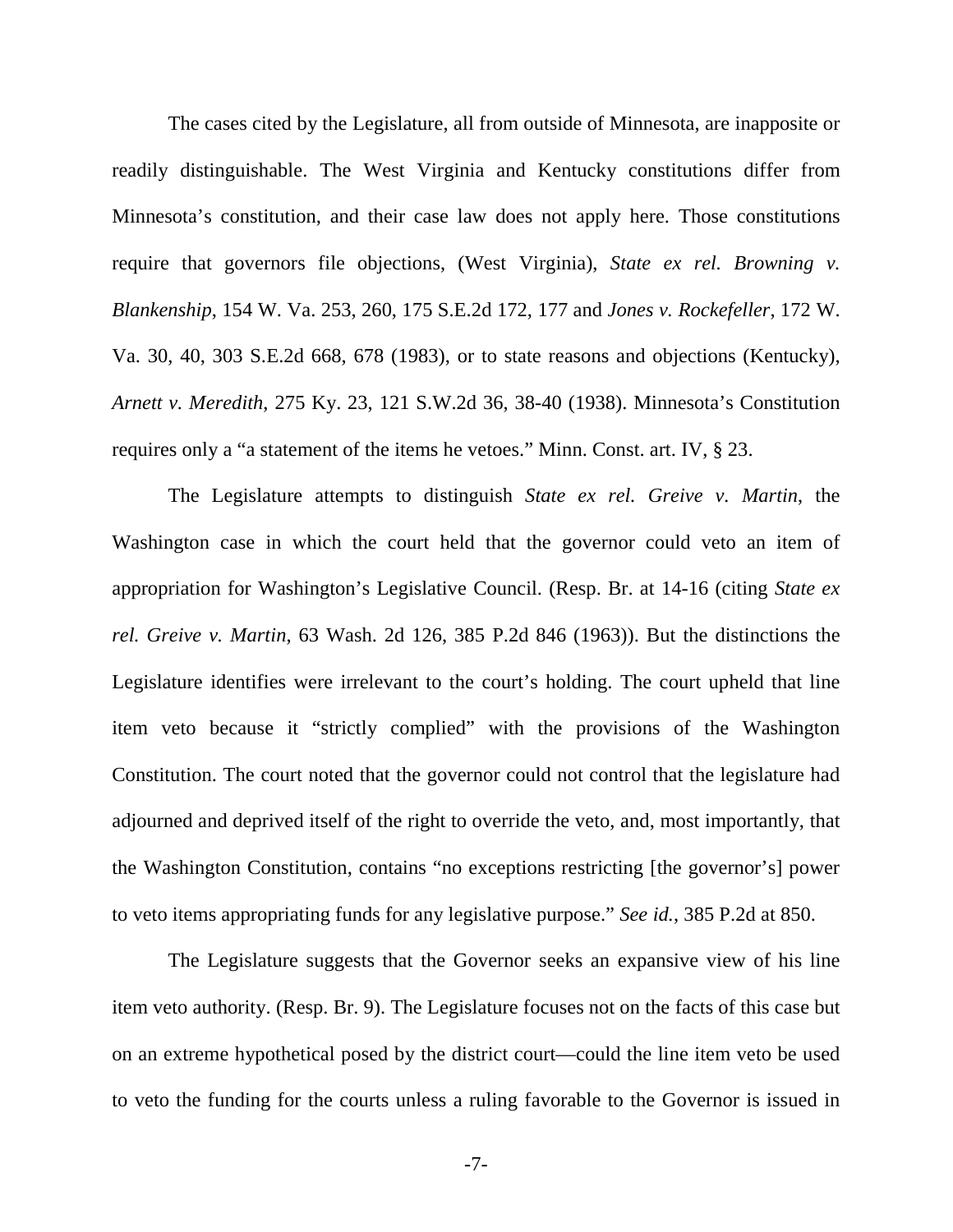some pending procedure? (Add. 18). Amicus animates this hypothetical with a fictional veto. (Amicus Br. at 1-2).

It is often said that bad facts make bad law, and this Court should resist the call to decide this case on facts not presented. The Constitution creates a give and take relationship between the two political branches in budget negotiations and explicitly provides the Governor a role in influencing the Legislature's exercise of legislative power. Indeed, the veto power is itself an enumerated distribution of legislative power to the executive. In contrast, the line item veto is not intended to be an encroachment on the inherent independence of the judiciary, and it does not authorize the Governor to use the veto power to influence the judiciary's independent judgment. Similarly, the Constitution does not authorize the Legislature to use its appropriations power to influence the judiciary's independence. As a result, the Court would be justified in formulating a rule of law that would protect the judiciary from the two political branches.

<span id="page-12-0"></span>The actions described in the hypothetical would likely be held to be both "unsavory" and an unconstitutional intrusion into the judicial power of the Court, which is dictated by the rule of law, not by political debate. *See State ex rel. Decker v. Montague*, 195 Minn. 278, 288-89, 262 N.W. 684, 689 (1935) (executive order was "a direct encroachment by the executive upon the functions of the judiciary and as such not constitutionally permissible").

The district court and the Legislature agreed that the Governor had clear authority to veto the Tax bill, which contained objectionable provisions. (Add. 2, ¶ 5; Resp. Br. at 9, 26.) Surely the Governor was acting within his executive authority when he made the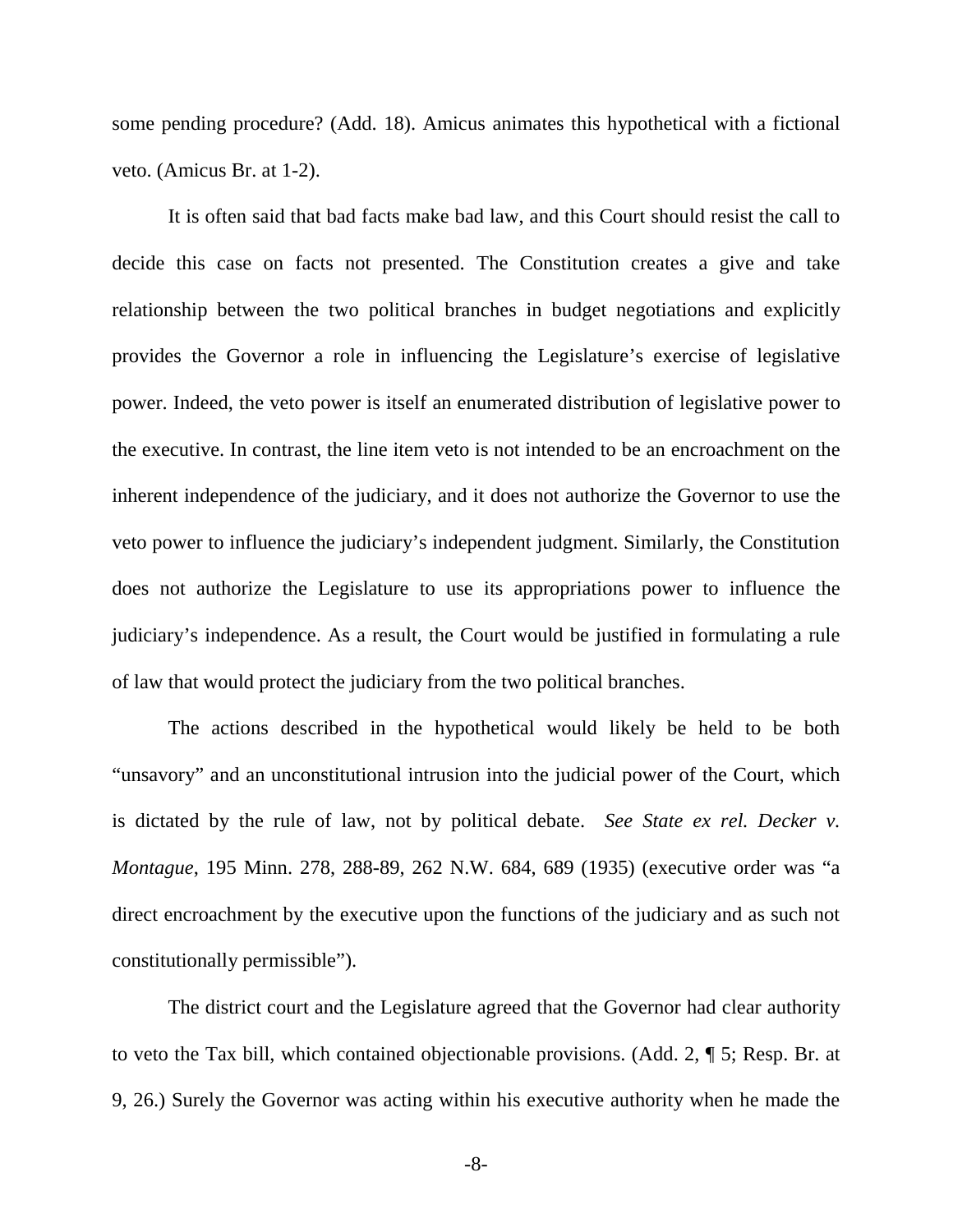decision to sign the Tax bill, thereby avoiding the penalty to the Department of Revenue, but to veto the Senate and House appropriations to call them back into session to revisit five issues. That choice did not offend notions of separation of powers but actually restored the balance of powers that underlies those notions.

<span id="page-13-0"></span>The Legislature cites to *Starkweather v. Blair*, 245 Minn. 371, 71 N.W.2d 869 (1955) for the proposition that a constitutional power cannot be used to accomplish an unconstitutional result (Resp. Br. at 24), but it fails to show that the Governor's line item vetoes produced an unconstitutional result. The Governor could have vetoed the entire State Government Appropriations bill. Indeed, this is exactly what happened in 2011 with the outcome that there was no appropriation for the Legislature. And yet, the Legislature contends that the very same outcome arrived at through use of the line item veto violated the separation of powers. Neither the district court nor the Legislature has been able to reconcile these inconsistent positions in a way that does not impose extraconstitutional requirements or simply invalidate the Governor's line item veto power. They have failed to articulate a coherent constitutional test with judicially manageable standards.

#### **B. The Governor's vetoes did not "abolish" the Legislature.**

### 1. This Court's precedent protects each branch of government from abolition by another branch.

The premise of the Legislature's arguments—that the vetoes "abolished the Legislature"—is simply false. And neither the number of times they repeat it, or the inflammatory terms used to describe it, make it true. The vetoes were not permanent, but

-9-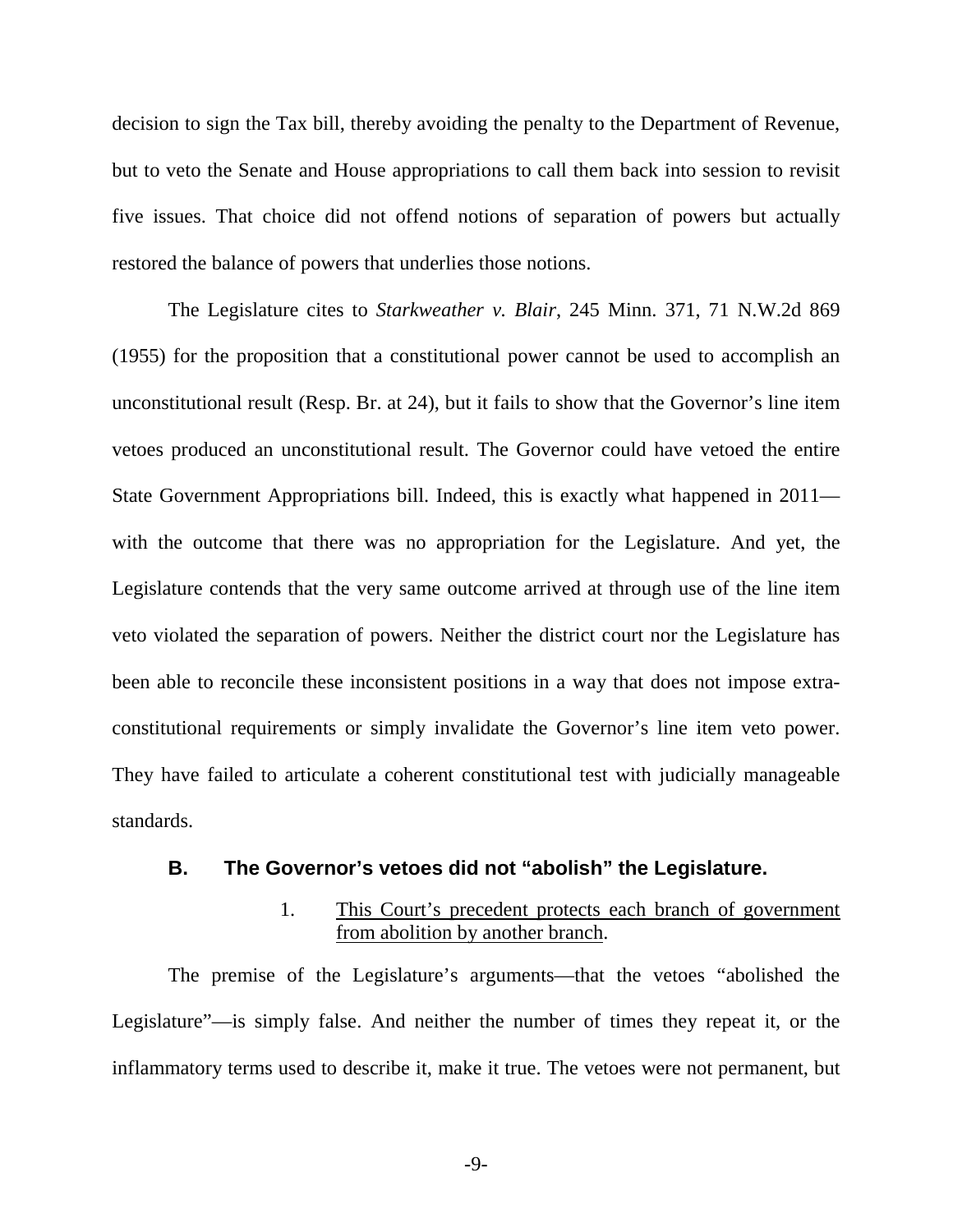only a step in the ongoing negotiation process between the two political branches. During that process, the Senate and House were entitled to obtain funding for their critical, core functions.

Surprisingly, the Legislature questions the viability of the core funding orders issued in the 2001, 2005 and 2011 government shutdown cases. (Resp. Br. at  $21-23$  $21-23$ ).<sup>3</sup> Although these orders did not receive appellate review, the fundamental principles that underlie them are well established in Minnesota and federal jurisprudence. The analytical framework was set forth by this Court in *Lyon County*, which recognized that principles of separation of powers conferred inherent power on the judiciary to assure that each branch of government is provided with funding sufficient to perform its constitutionally distributed functions (in that case, judicial functions). *Clerk of Court's Comp. for Lyon Cty. v. Lyon Cty. Comm'rs,* 308 Minn. 172, 180-82, 241 N.W.2d 781, 786-87 (1976).

<span id="page-14-1"></span><span id="page-14-0"></span>Support for the core funding orders is also provided in *Mattson*, where this Court's decision recognized that the judiciary had authority to require the continuance of the constitutional office of the Treasurer despite the failure to appropriate funds for all core functions of that office. *State ex rel. Mattson v. Kierdowski*, 391 N.W.2d 777 (Minn. 1986). This Court assured funding for the core functions by ordering that funds appropriated to the Department of Finance for those functions be transferred to the

<span id="page-14-2"></span> $3$  The Legislature sought core funding for itself in the 2011 case and in Counts II and III of its present Complaint, the Legislature alleges, alternatively, that "the Legislature must be allowed to exercise its official and constitutional powers and duties, and the State of Minnesota must fully fund such functions." (Complaint, p. 9, ¶ 38; p. 10, ¶ 43 and wherefore clause 3).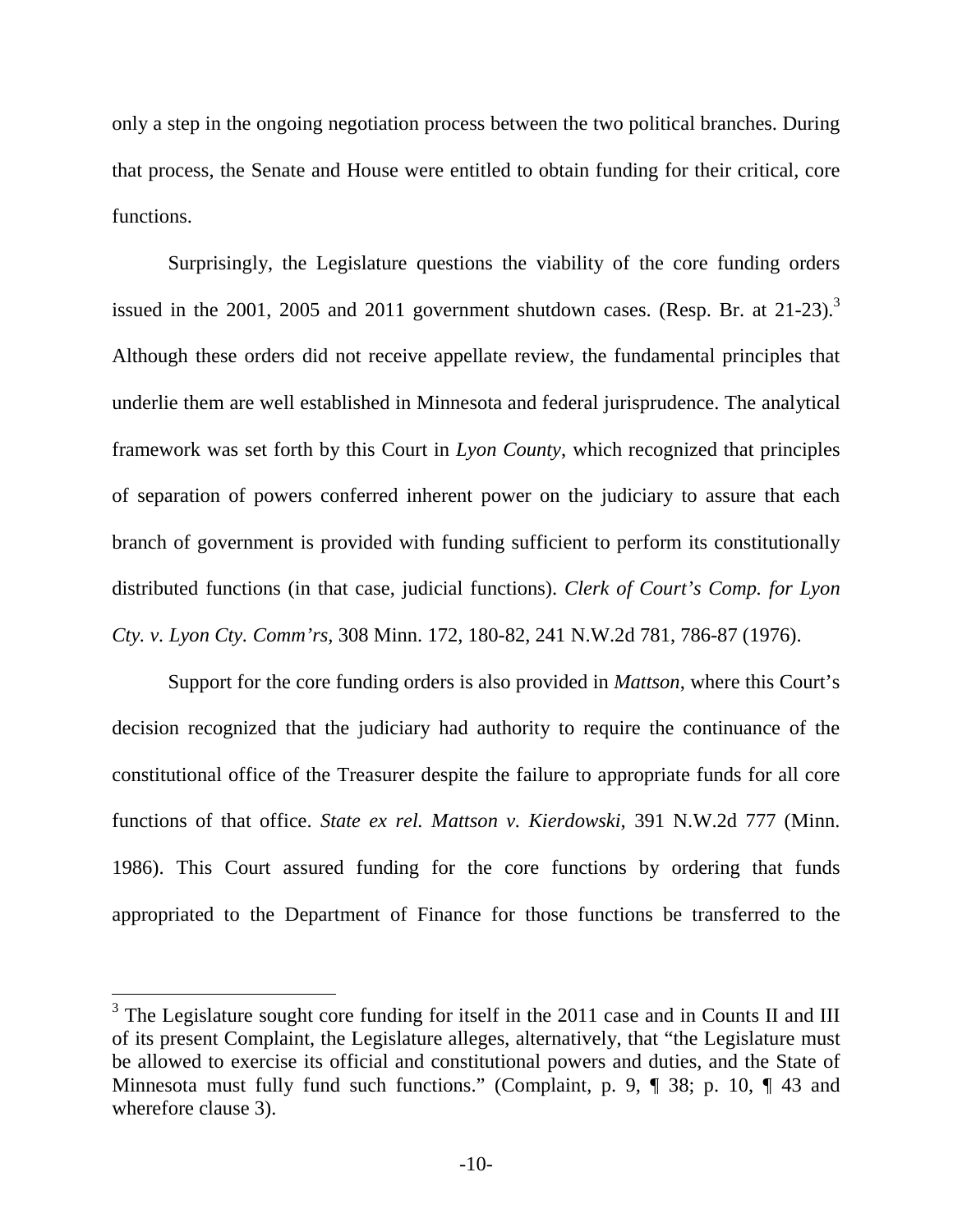<span id="page-15-1"></span>Treasurer to enable him to perform his constitutional duties. *Id.*, 391 N.W.2d at 778, n.1, and 783.

<span id="page-15-2"></span>Additional support in federal jurisprudence for the core funding orders was highlighted in the 2011 core funding case. The Minnesota Attorney General, who petitioned for core funding, pointed out the well-settled federal law that states cannot ignore or deny the constitutional rights of their citizens simply because funding has not been appropriated to meet constitutional obligations. *See, e.g.*, *Watson v. City of Memphis*, 373 U.S. 526 (1963) (requiring desegregation of public facilities and rejecting the defense that sufficient funds had not been appropriated); *Abbott ex rel. Abbott v. Burke*, 206 N.J. 332, 20 A.3d 1018 (2011) (requiring the state to fully fund the right of an education, despite the lack of an appropriation).

<span id="page-15-0"></span>In the end, the Legislature's argument that core funding is not available and therefore the Legislature has been abolished, is hopelessly circular. In essence, the Legislature argues that core funding is not a remedy for an unconstitutional veto, and that the veto is unconstitutional because there is no core funding. (Resp. Br. at 21). The funding necessary to conduct its core functions is available. In addition, the Legislature has substantial carryover funding. And the Legislature can convene at its next regular session. In short, the Legislature has not been abolished.

If the Legislature were correct that core funding is not available, and that any government entity that is without an appropriation has been effectively abolished, then the Legislature's failure to appropriate funds for the Executive or Judicial branches in 2001 would have effectively "abolished" those branches, and the same for portions of the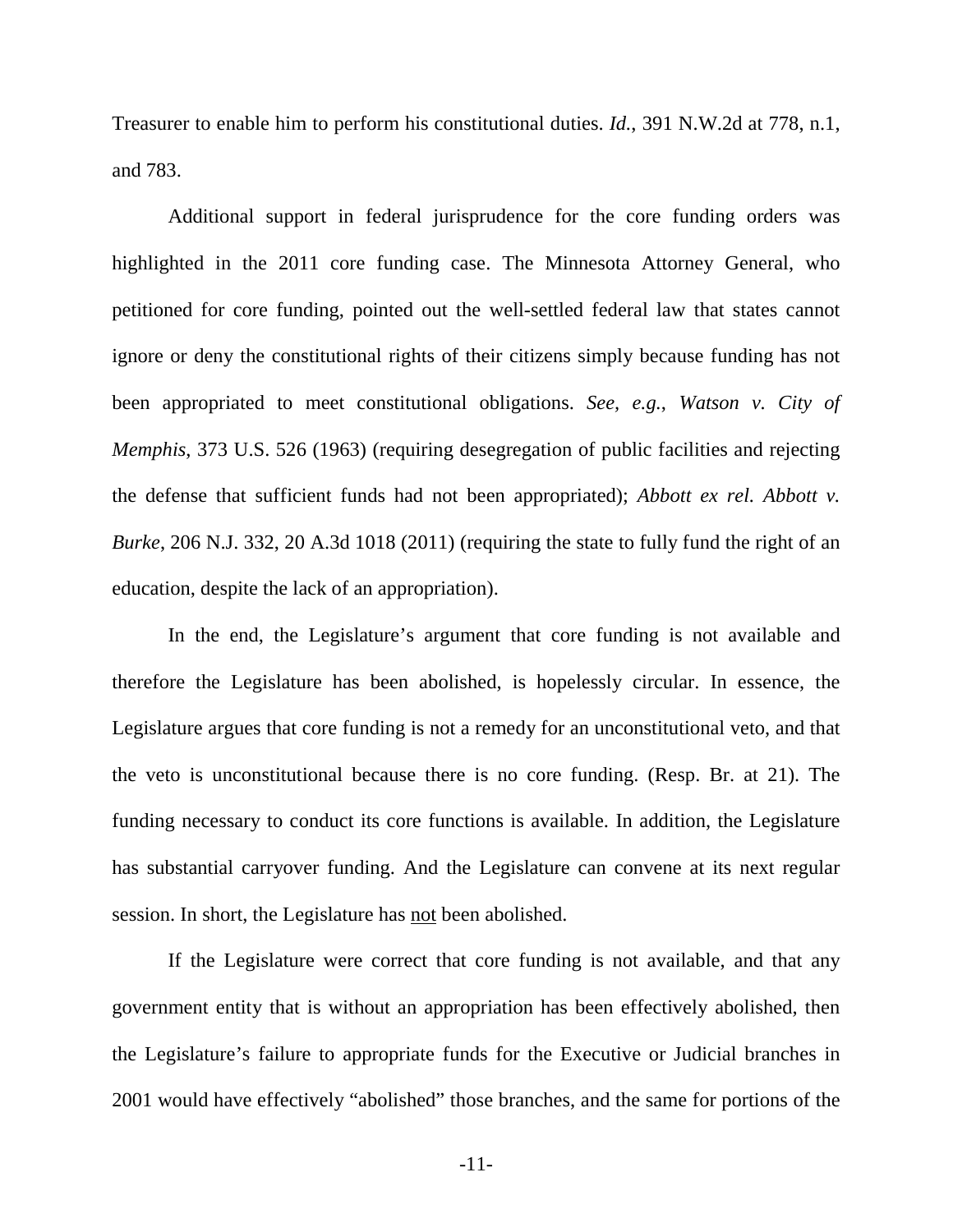Executive branch in 2005. Similarly, if the Legislature's analysis were correct, the Governor's veto of appropriations in 2011 would have "abolished" virtually all of the government. The Legislature's view is not correct because core funding is provided for the very purpose of preventing the abolition of each affected branch.

Amicus suggests that in the prior cases the core funding remedy based on the conclusion that failure to fund core functions would contravene separation of powers. (Amicus Br. at 8). The Governor agrees that the availability of core funding insures against certain violations of the separation of powers clause, but the analysis does not go deep enough. The prior core funding cases determined that core funding was necessary to enable each branch of government to perform the duties owed to the citizens imposed on it by the Constitution. In other words, those decisions were based on the distributive clause of Article III, § 1, the duties assigned—and not on the prohibitive clause—there was no suggestion that the failure to appropriate was an unconstitutional intrusion by the Legislature into the powers reserved to the other branches.

<span id="page-16-1"></span><span id="page-16-0"></span>The Legislature relies heavily on a 1973 case from West Virginia involving a provision of the so-called Modern Budget Amendment adopted by referendum in 1968. *See State ex rel. Brotherton v. Blankenship*, 157 W. Va. 100, 106, 207 S.E.2d 421, 426 (1973). This case is entirely distinguishable. The West Virginia Governor had attempted to use his power, first established in that 1968 amendment, to reduce three appropriations to the judiciary and two appropriations to the Constitutional offices of Secretary of State and Treasurer. *Id.* at 107, 116-21, 207 S.E.2d at 426,27, 431-34. Unlike the line item vetoes here, all reductions were meant to be permanent, and not just a step in an ongoing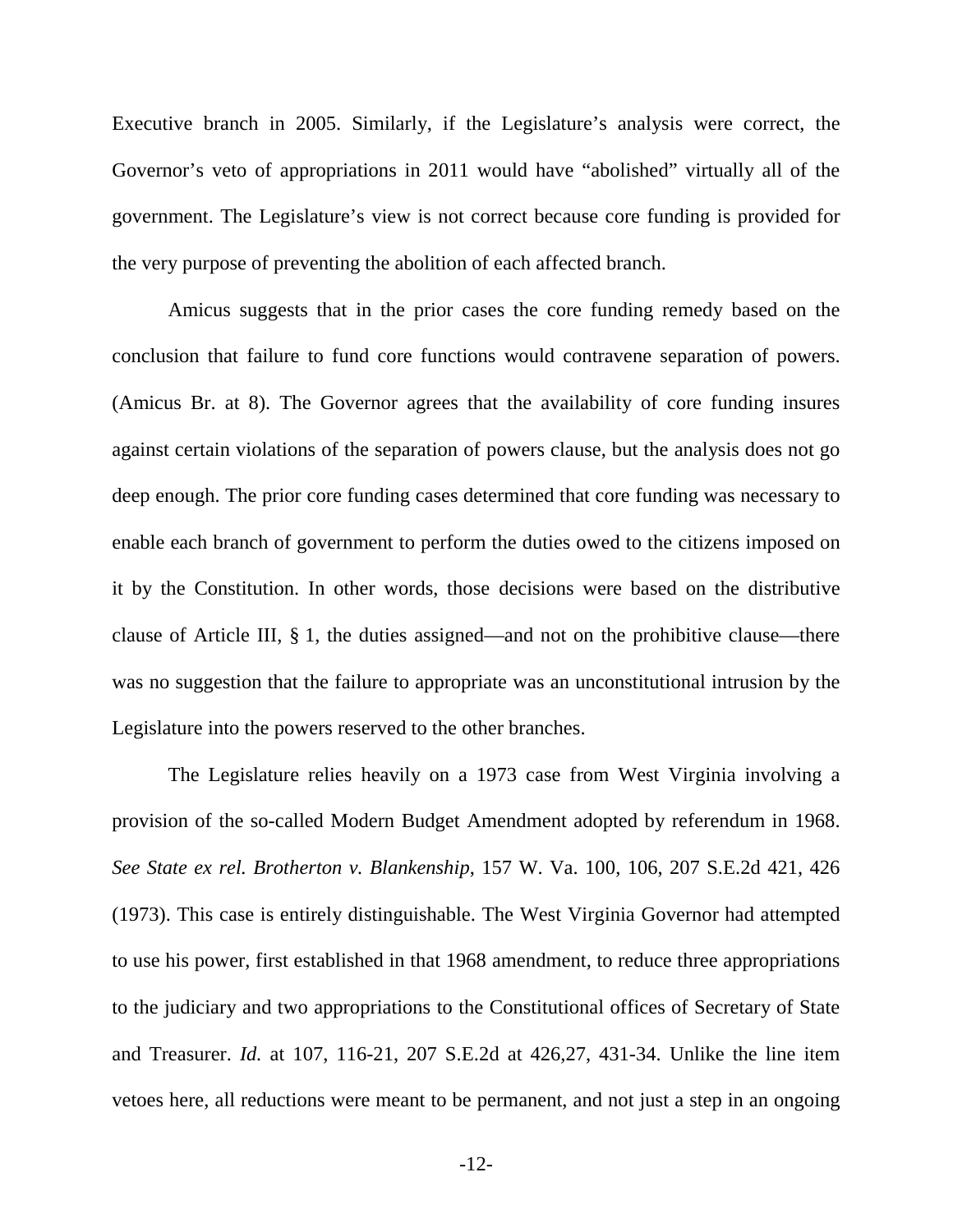negotiation process. For the reductions to the judiciary, the court held that other provisions of the 1968 amendment had to be read in *pari materia*, the result being that once the judiciary had proposed its budget, neither the legislature nor the governor could revise that budget, which meant also the governor could not reduce the judiciary's appropriation. *Id.* at 109-16, 207 S.E.2d at 427-31. In this respect, the decision turns on unique aspects of the West Virginia Constitution.

<span id="page-17-3"></span><span id="page-17-0"></span>The court also struck down the governor's reduction of the budgets for the constitutional offices of Secretary of State and Treasurer. *Id.* at 116-21, 207 S.E.2d at 431-34. The court held that the governor could not use his authority to "eliminate the functions of the constitutional offices." *Id.* at 117, 207 S.E.2d at 432. In this respect, the decision does not add anything to the Minnesota jurisprudence established in *Mattson* that the Court has authority to require continuation of the functions of constitutional offices. *See* 391 N.W.2d at 782-83; *see also Thirteenth Guam Legis. V. Bordallo*, 430 F.Supp. 405, 416 (D. Guam 1977).

#### <span id="page-17-2"></span><span id="page-17-1"></span>2. This case mirrors prior government shutdowns.

The Legislature attempts to distinguish the facts of this case from the prior core function funding cases. It argues that all three prior cases came to court because the Legislature failed to enact necessary appropriations. (Resp. Br. 22). Actually, in the 2011 case, the appropriations failed because of the Governor's veto of the appropriations bills, including the State Government Appropriations bill, and all three branches of government sought core function funding pending a political solution to several budget issues.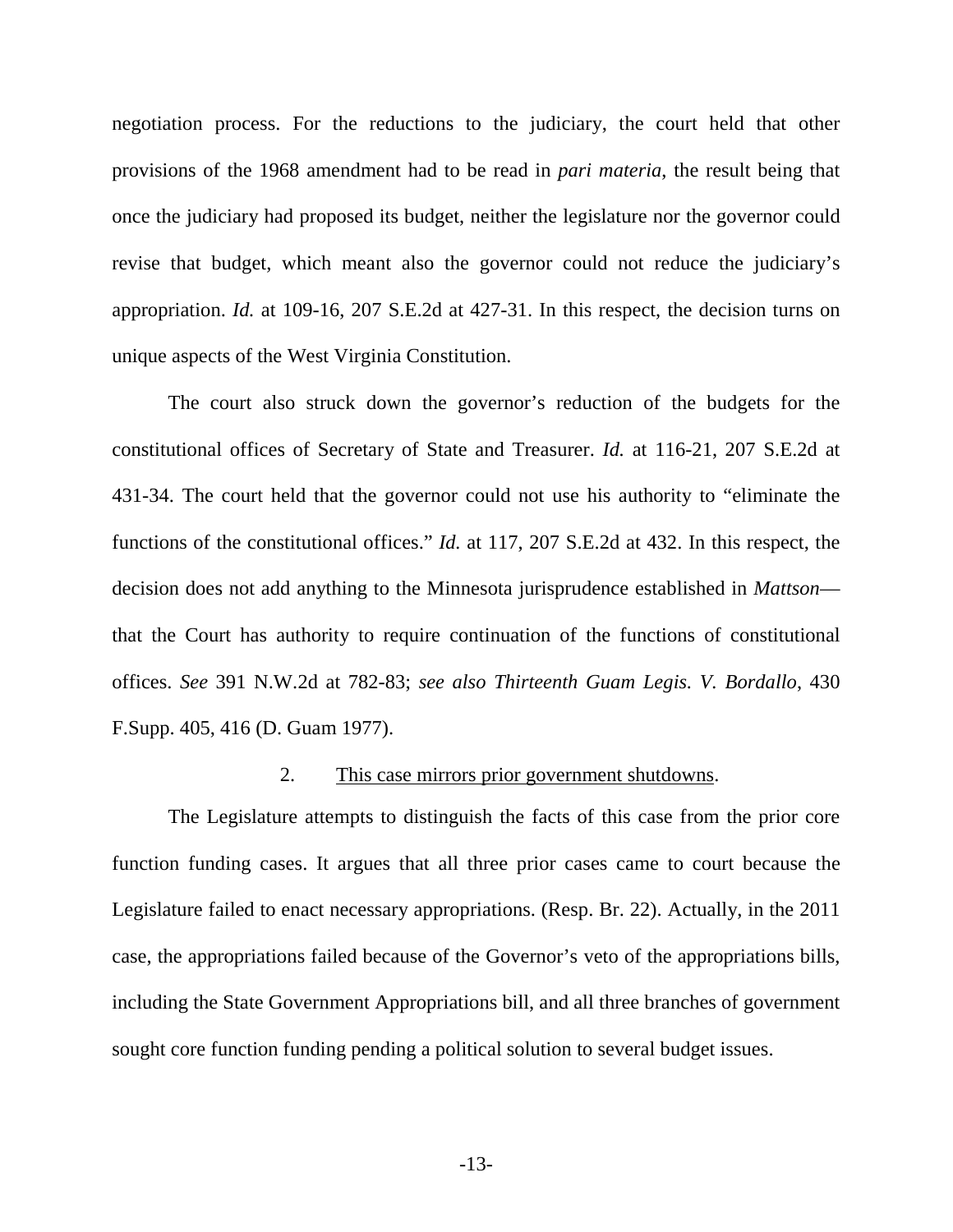The Legislature raises the specter of "persistent court-ordered funding" that "could have the effect of conscripting the Judiciary as a super-appropriator" and may "encourage stalemates in the budget process." (Resp. Br. at 21, n. 14). But this fearsome hypothetical bears no likeness to this case. The Governor does not seek persistent court-ordered legislative funding. In the entire history of this state, the district court has been asked on three occasions to provide temporary (typically, 30 days or less) core funding where there has been no appropriation. In one case, a political solution was reached before the temporary funding took effect and in the other two, political solutions were reached within 20 days or less .

<span id="page-18-0"></span>Interestingly, the Legislature points out that there never was a claim in the previous core funding cases that the Legislature's failure to appropriate was unconstitutional (i.e., that it violated the prohibitive clause of Article III, § 1 of the Minnesota Constitution). (Resp. Br. 23). Exactly so. If the failure of appropriations caused by legislative inaction does not violate separation of powers or "abolish" the affected governmental bodies, the failure of appropriations caused by a line item veto cannot be any different.

Amicus suggests that it would be "intrusive" to require the Legislature to reveal which "items in the Legislature's budget are truly for critical, core functions." (Amicus Br. at 10, n.4). But in every prior core funding case, the Executive Branch (and sometimes the Judicial Branch) was required to do that very thing. There is nothing distinct about the Legislature's inherent powers that should make it less subject to any intrusion attendant to the core function funding process than its co-equal branches.

-14-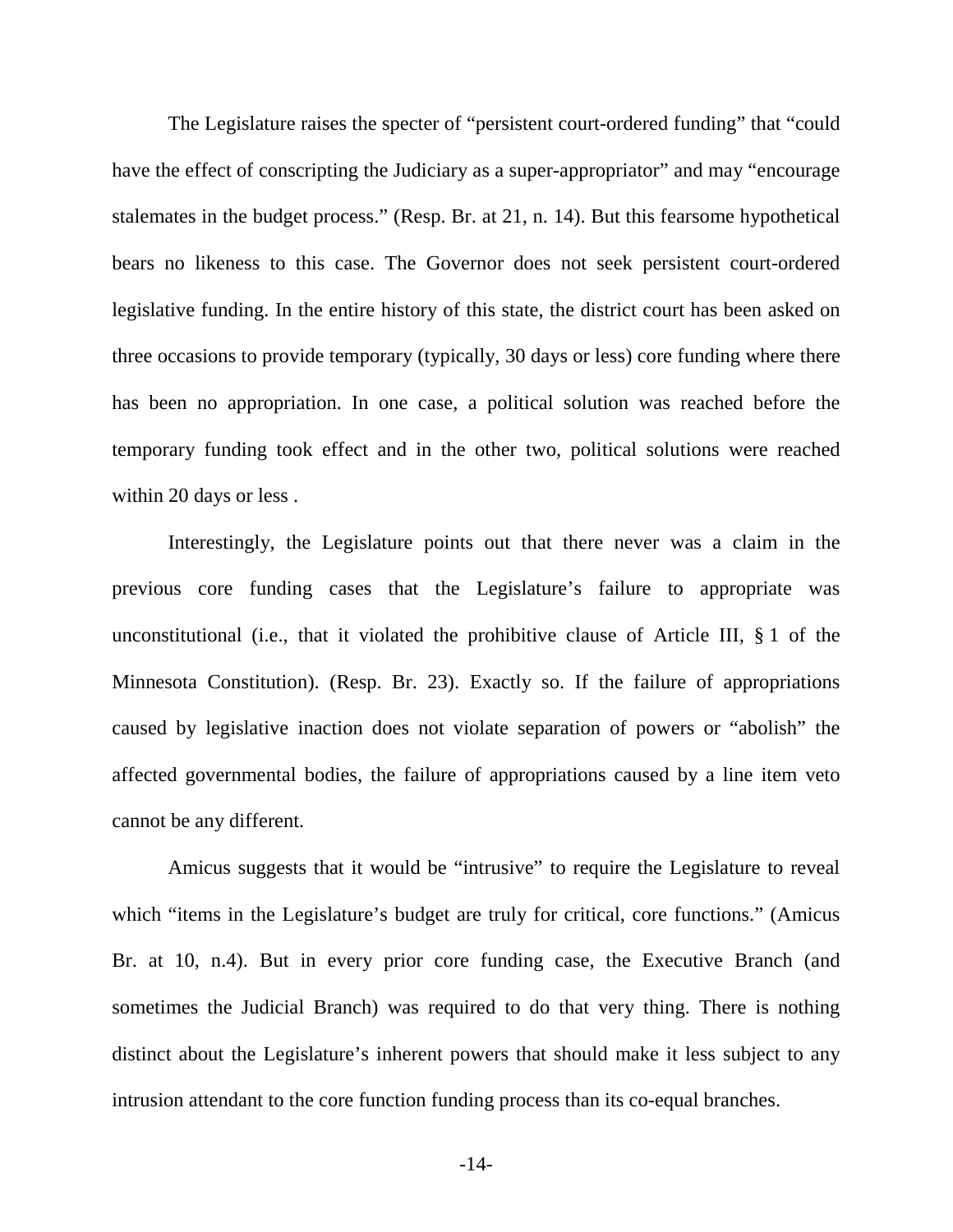### <span id="page-19-1"></span>**C. Judicial inquiry into the Governor's motives for a veto is a violation of separation of powers.**

Amicus implies that the Governor's argument that the judiciary cannot consider the motives of a veto is based on a single sentence from *Johnson v. Carlson*, 507 N.W.2d 232, 235 (Minn. 1993). (Amicus Br. at 6). This is incorrect.

First, that sentence is clear and dispositive of the issue. In *Johnson*, the plaintiffs challenging the line item veto argued that the "effect of the veto in this case is to divert money from a purpose determined by the legislature to some other purpose desired by the governor" and that a "line item veto must result in a reduction in spending." *Id.* at 234. This Court rejected those arguments, noting, "It is not for this court to judge the wisdom of a veto, or the motives behind it, so long as the veto meets the constitutional test." *Id.* at 235.

Second, Amicus suggests that the "constitutional test" that *Johnson* set forth could include "some other constitutional provision," implying that it includes separation of powers challenges like those made here. (Amicus Br. 6). But *Johnson* clearly identified the constitutional test it was referring to—"our focus is simply on whether Governor Carlson has vetoed an 'item of appropriation.'" 507 N.W.2d at 235. The district court here recognized that Governor Dayton's line item vetoes met that test. (Add. 12).

<span id="page-19-0"></span>Third, the recognition of this principle, that the judiciary will not inquire into the motives of the Governor, is more widely held than just *Johnson*. In *Inter Faculty Org. v. Carlson*, the Court said: "we are also keenly aware that it is not our role to comment on the wisdom of either the appropriations or the exercise of the item veto." 478 N.W.2d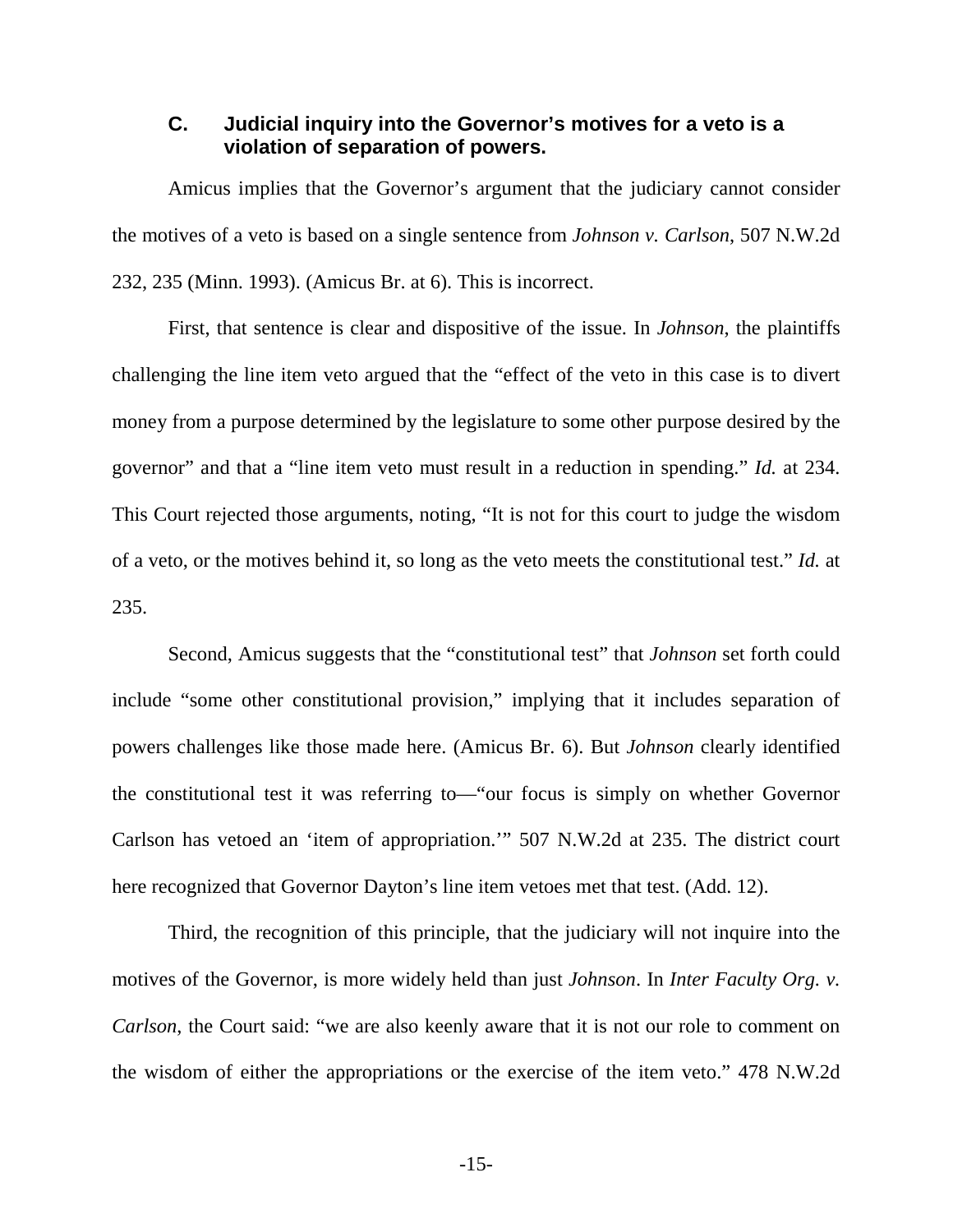<span id="page-20-2"></span><span id="page-20-1"></span>192, 197 (Minn. 1991) (citing *Starkweather*). Similarly, in *In re McConaughy*, the Court said: "The Governor may exercise the powers delegated to him, free from judicial control, so long as he observes the law and acts within the limits of the power conferred. His discretionary acts cannot be controllable, not primarily because they are of a political nature, but because the Constitution and laws have placed the particular matter under his control." 106 Minn. 392, 415, 119 N.W. 408, 417 (1909). In *Starkweather*, referring to judicial review of the legislature's discretionary acts, the Court said: "We have frequently held that the motives of the legislative body in enacting any particular legislation are not the proper subject of judicial inquiry." 245 Minn. at 379-80, 71 N.W.2d at 875-76.<sup>4</sup>

Both the Legislature and Amicus emphasize that the Governor's veto message did explain his reason for the vetoes, even though the Minnesota Constitution does not require it. They each argue that this solves any evidentiary problem or the need to speculate about motive. (Resp. Br. at 25-26; Amicus Br. at 10-11). But this is irrelevant because judicial restraint from inquiring into Executive motives is not based on evidentiary concerns, but principles of separation of powers that preclude intrusion into the Executive's discretionary decision-making.

<span id="page-20-3"></span><span id="page-20-0"></span><sup>4</sup> *See also State ex rel. Birkeland v. Christenson*, 179 Minn. 337, 341, 229 N.W. 313, 314 (1930). ("[C]ourts cannot, by injunction or mandamus, control or direct the head of an executive department in the discharge of any executive duty involving the exercise of discretion . . ."); *Duxbury*, 272 Minn. at 442, 138 N.W.2d at 704 ("Our decision here is not intended to be an evaluation of the merits of S.F. 102 or of the veto which nullified it. Deciding that the executive power to assert a qualified veto was put in the Constitution as a check upon the power of the Legislature to redistrict and apportion does not imply that the use of the veto in this particular case was or was not prudent. For us to intimate one way or another on this subject would be to exceed the clear limits of our judicial responsibility.").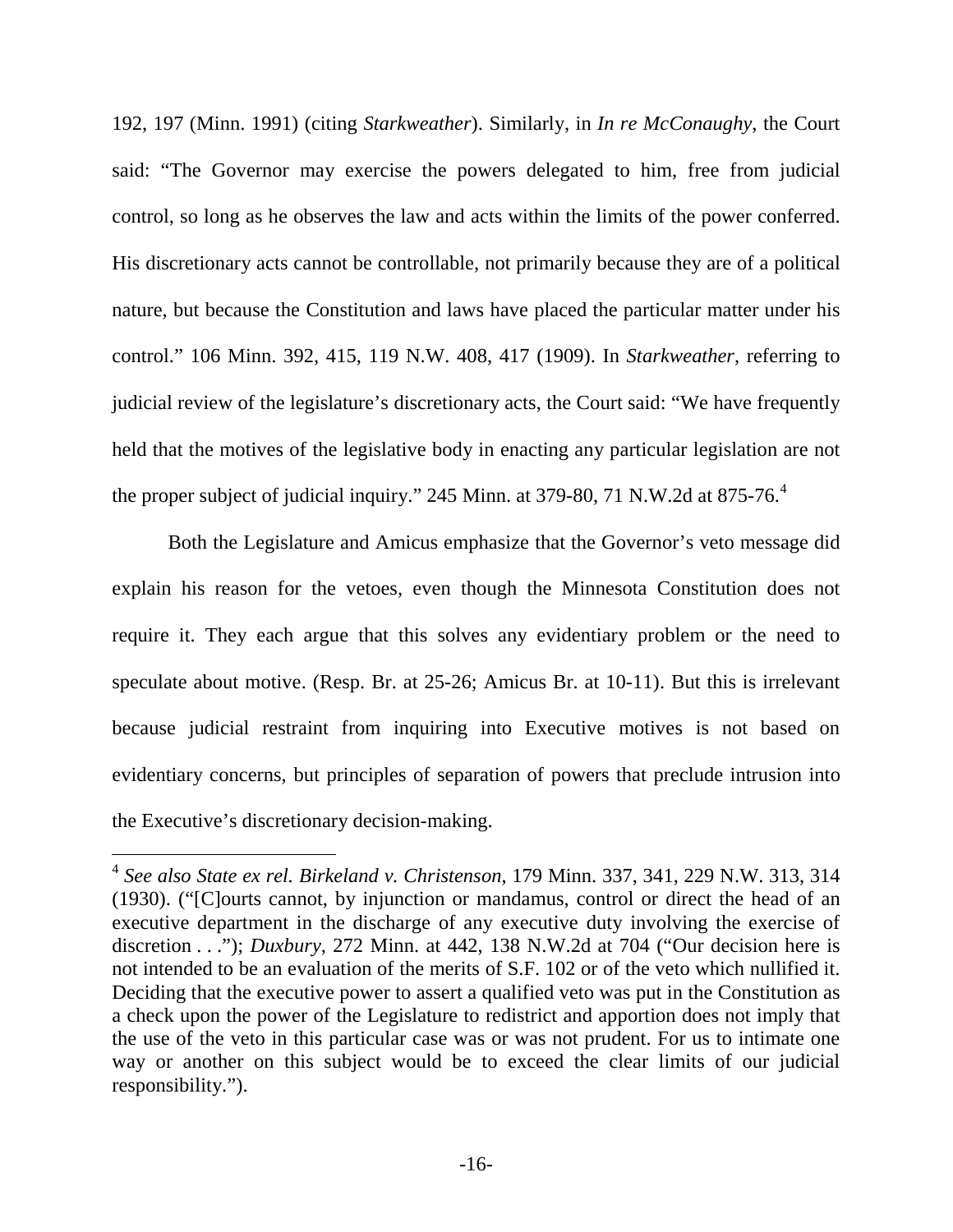Curiously, the Legislature acknowledges that Governor Dayton could have accomplished his purpose of seeking concessions in renegotiation of five issues by vetoing the Tax bill. (Resp. Br. at 26). But it does not explain how this same legitimate purpose somehow becomes illegitimate for a line item veto. The Legislature's criticism of the use of the line item vetoes is particularly hypocritical because they inserted the poison pill for the very purpose of preventing the Governor from choosing another option by vetoing the Tax bill.

After acknowledging that the Governor could have lawfully vetoed the entire bills, the Legislature strangely asserts that the Governor cannot use his line item veto to "accomplish indirectly what he could not do directly." (Resp. Br. at 15). But, the Governor could have raised his concerns directly by vetoing those bills. To the extent that Governor Dayton used his line item vetoes to object to issues in other bills, he did indirectly what he could also have done directly. No legal principle prevents this.

### **D. Under the political question doctrine, the right to veto items of appropriation is the Governor's, and there are no judicially manageable standards for limiting that right.**

In his opening brief, the Governor set out how the political question doctrine applied to his use of his line item veto authority over the Senate and House appropriations. The Legislature does not, for it cannot, dispute that the Minnesota Constitution specifically grants the Governor line item veto authority. Minn. Const. art. IV § 23. The judiciary may interpret the express language of the grant of authority, and rule on whether the Governor used line item veto authority against an "item of appropriation," as it did in *Inter Faculty Org*. But there is no dispute that Governor

<span id="page-21-0"></span>-17-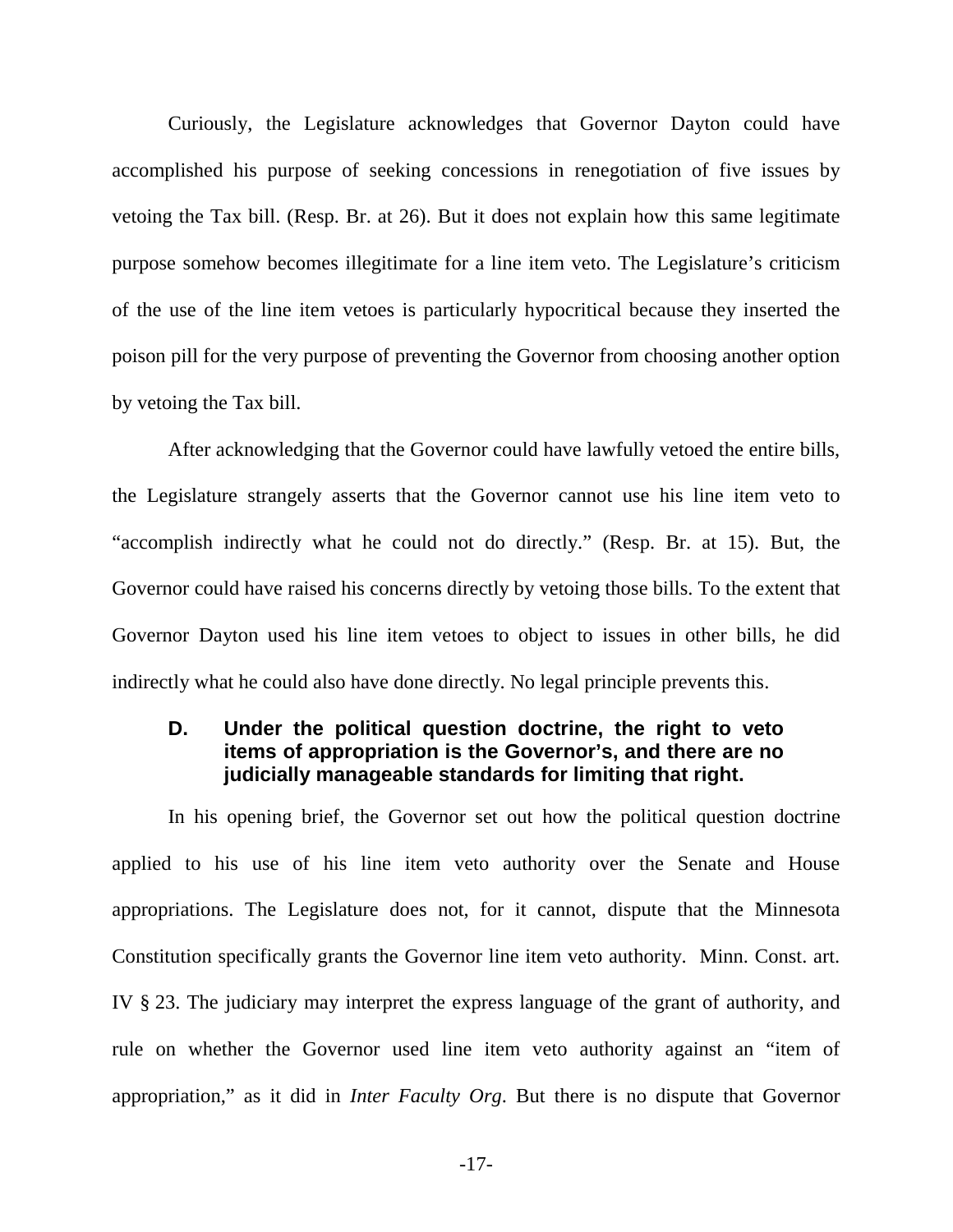Dayton vetoed items of appropriation. Likewise, there is no dispute his line item vetoes were timely. The Legislature's challenge to the Governor's vetoes must therefore rest on *why* the Governor chose to do so. That challenge fails under the political question doctrine, which protects the motives of the Governor's constitutionally granted veto authority from judicial review.

<span id="page-22-3"></span>The Legislature cites several cases for the proposition that this Court has decided separation of powers cases for well over 100 years. (Resp. Br. at 33). That may be true, but none of those cases presented the question here—can a facially proper veto be judicially overruled because the Governor used his veto authority for a mixture of policy and fiscal reasons? Only *Decker* was a separation of powers case, and it only addressed the Governor's authority to designate a judge from outside a judicial district to try a criminal case, when there were competent local judges within the district willing to try the case. 195 Minn. at 288-89, 262 N.W. at 689.

The Governor has an express, constitutionally granted line item veto authority. The Legislature concedes, as did the district court, that if the Governor disagrees with the level of the Legislature's appropriations, he can veto them. The Legislature's complaint here is the Governor's purpose in using his line item veto authority. But the Legislature proposes no judicially manageable standard for determining which purposes are permissible and which are not. Not one.<sup>[5](#page-22-4)</sup>

<span id="page-22-4"></span><span id="page-22-2"></span><span id="page-22-1"></span><span id="page-22-0"></span><sup>5</sup> Amicus suggests that *Starkweather* provides guidance. But *Starkweather* was not a motive case; the issue there was whether a bill produced an unconstitutional result. As that Court made clear: "As long as the legislature does not transcend the limitations placed upon it by the constitution, its motives in passing legislation are not the subject of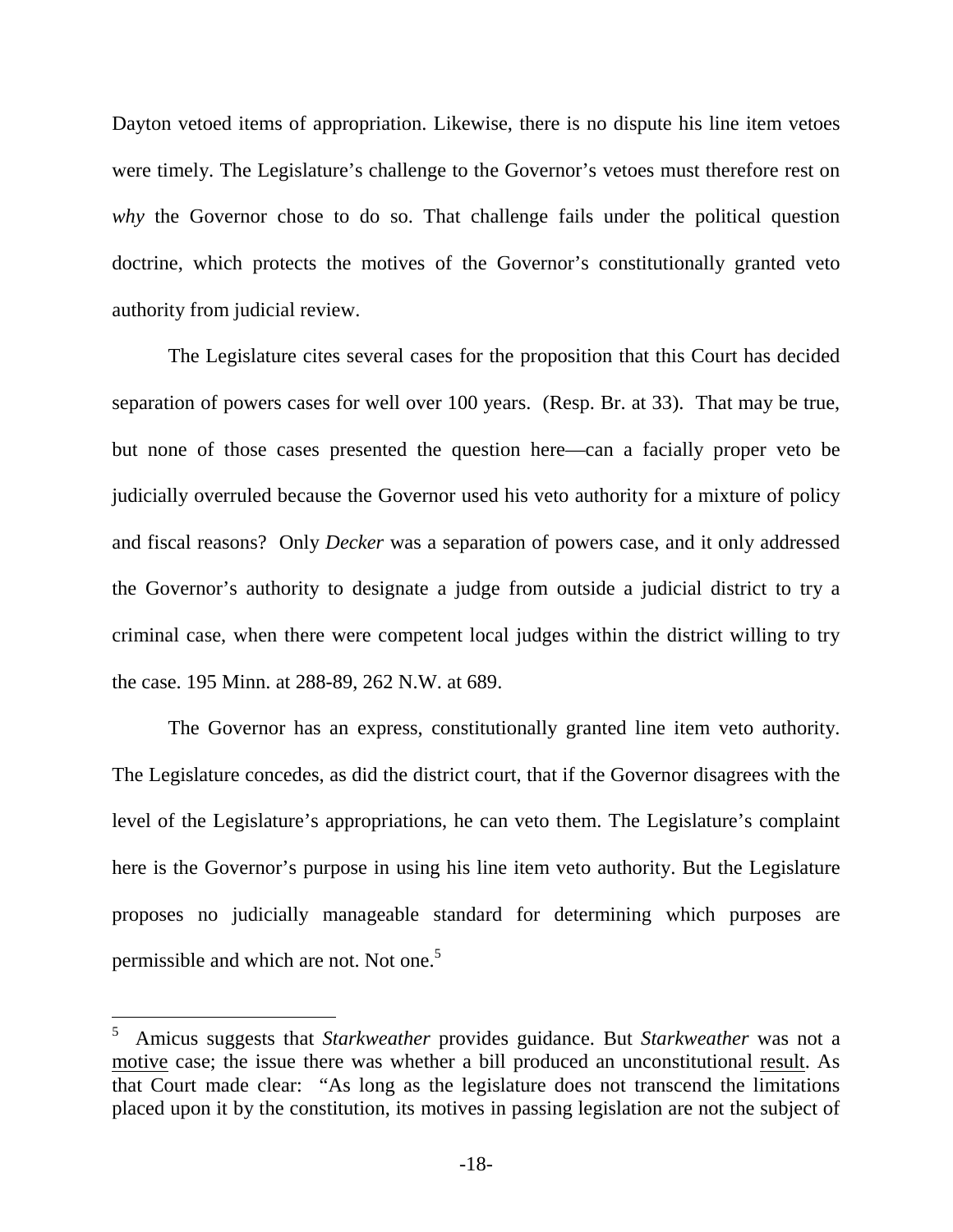The Legislature's position requires the Court to delve into the connection between the items of appropriation vetoed and the objectives of the Governor in exercising his power. It would be nearly impossible, however, to characterize the Governor's subjective assessments as incorrect or illegitimate. For instance, legislative funding may be a reasonable and appropriate place to find savings if the Legislature is intent on reducing State revenues through provisions in the Tax bill. Budget negotiations frequently take place at a global level, and while the subjects of disagreement may appear in different bills, the political branches are better suited to make the policy and political calculations necessary to assess the relationships between the various items. It is a fundamental principle of negotiation that there is rarely only one single path to reaching a mutually agreeable settlement. The Court should avoid decisions that limit options to resolve difficult negotiations or that second-guess the subjective judgments of the political branches (or worse yet, that second-guess the subjective judgments of just one branch).

The Legislature's motives are not open to judicial inquiry; the Governor's motives for use of veto authority, also part of the legislative process, are likewise not open to judicial inquiry.<sup>[6](#page-23-1)</sup>

proper judicial inquiry." 245 Minn. at 380, 71 N.W.2d at 876. *See also Johnson* 507 N.W.2d at 235 ("It is not for this court to judge the wisdom of a veto, or the motives behind it ….").

<span id="page-23-1"></span><span id="page-23-0"></span><sup>&</sup>lt;sup>6</sup> The fact that the Minnesota Constitution does not require the Governor to provide a statement of reasons for his vetoes, including his line item vetoes (unlike other states referenced by Respondents), suggests that to the framers, a governor's rationale for using his veto power is irrelevant.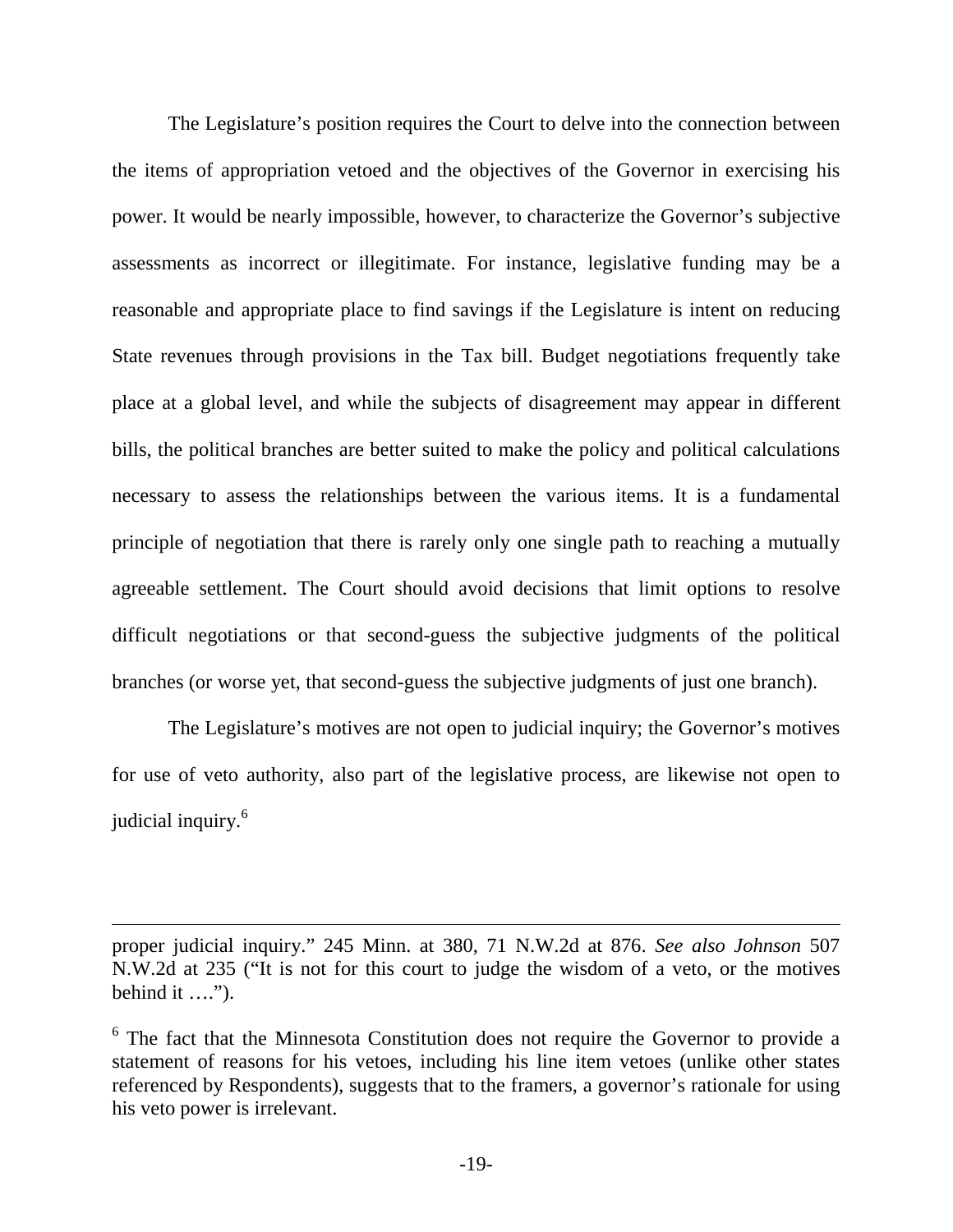### **E. The district court misinterprets the relationship between the separation of powers clause and the line item veto – the line item veto may be used to object to policy legislation.**

The Legislature mistakenly asserts that line item vetoes cannot be used for "policy" purposes. (*E.g.*, Resp. Br. p. 30.) Of course, the Governor did not veto "policy" provisions—he only vetoed items of appropriation. Nowhere in the text of Article IV, Section 23 is there a limitation on the use of a line item veto to negotiate with a legislature, or to try to cause policy change through the vetoing of items of appropriation.<sup>7</sup>Article IV, Section 23 does not support the intent-based inquiry that the Legislature advances. So long as one or more "items of appropriation of money" are struck, the use of the line item veto is valid. To hold that a Governor may not use a line item veto as a tool to initiate policy negotiations would permanently deprive the Governor of one of the few constitutional tools he has to negotiate with a co-equal, political branch. No Minnesota court has ever so held, and such a ruling would forever upend the delicate balance between these two branches that has existed since 1876.

#### **CONCLUSION**

The district court made a valiant effort to shelter its decision by suggesting it depended on the "unique and limited circumstances of this case." (Add. 16 and 22). That attempt was futile because the ramifications of its decision on the balance of powers between the Governor and Legislature are enormous. The district court's decision is the first in Minnesota's history to curb a veto power that is expressly authorized by the

<span id="page-24-0"></span><sup>&</sup>lt;sup>7</sup> The word "policy" does not appear in Article IV,  $\S$  23 or anywhere in our Constitution.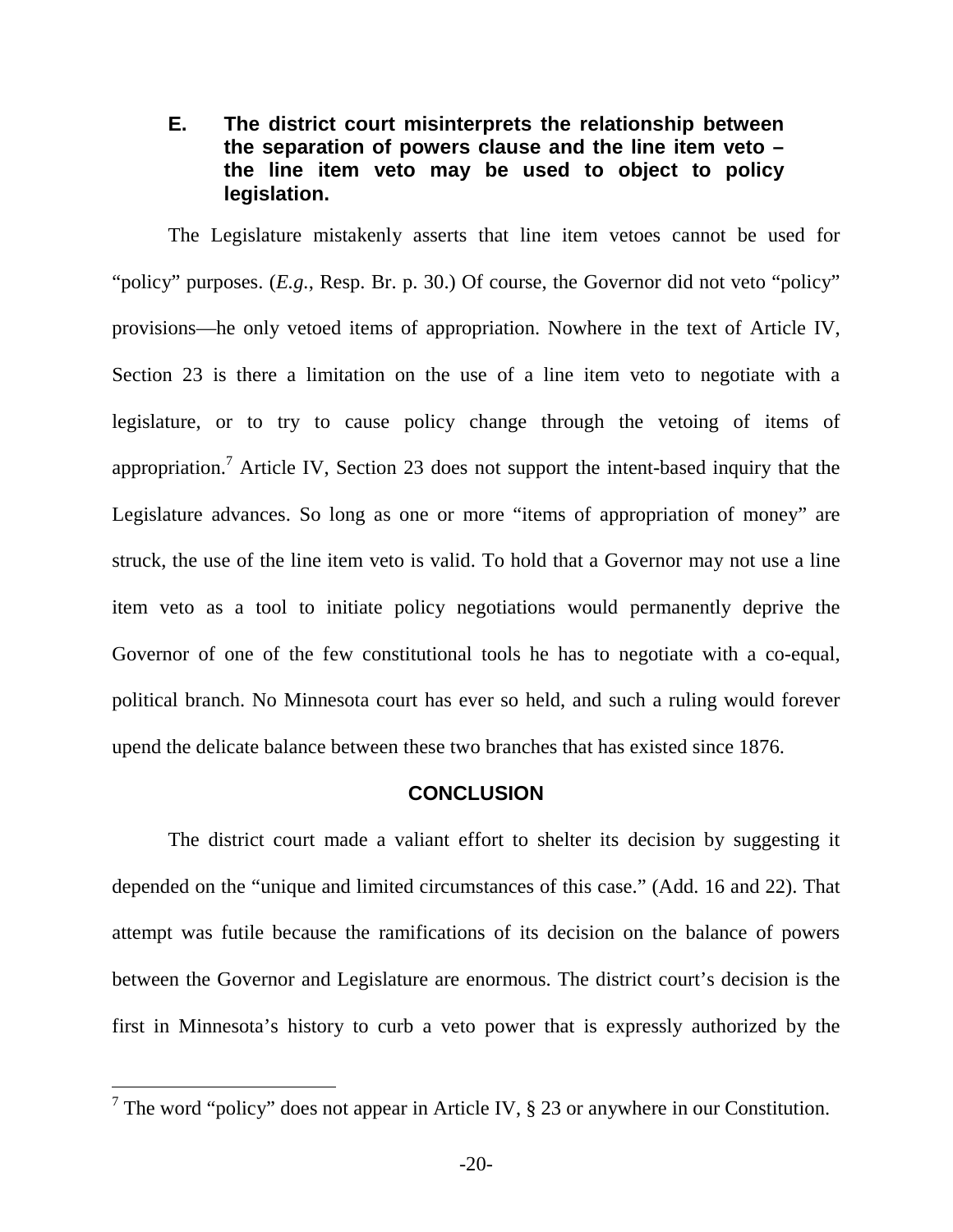Constitution. The legal rulings on which the district court attempted to support that result cannot be confined to the unique facts of this case. If accepted, they would severely limit the Governor's ability to use his veto authority as a tool to resist the Legislature's encroachment on Executive authority and to achieve a balance of powers.

<span id="page-25-0"></span>The rule of law applicable to this case is as follows:

The Minnesota Constitution expressly authorizes the Governor to use the line item veto for "items of appropriation." The Governor's use of a line item veto is subject to judicial review only to the extent of determining whether it conformed to the procedural requirements of the Constitution. The Governor's reasons for or motives behind a line item veto are shielded from judicial scrutiny by the political question doctrine. Because the Governor's line item vetoes of appropriations for the Senate and House of Representatives did conform to the requirements of the Constitution and did not otherwise produce an unconstitutional result, they were valid and should stand.

The district court's judgment should be reversed. The case should be remanded with directions to dismiss Count I of the Complaint with prejudice and to consider Counts II and III to the extent that they request emergency funding for the critical, core functions of the Senate and House.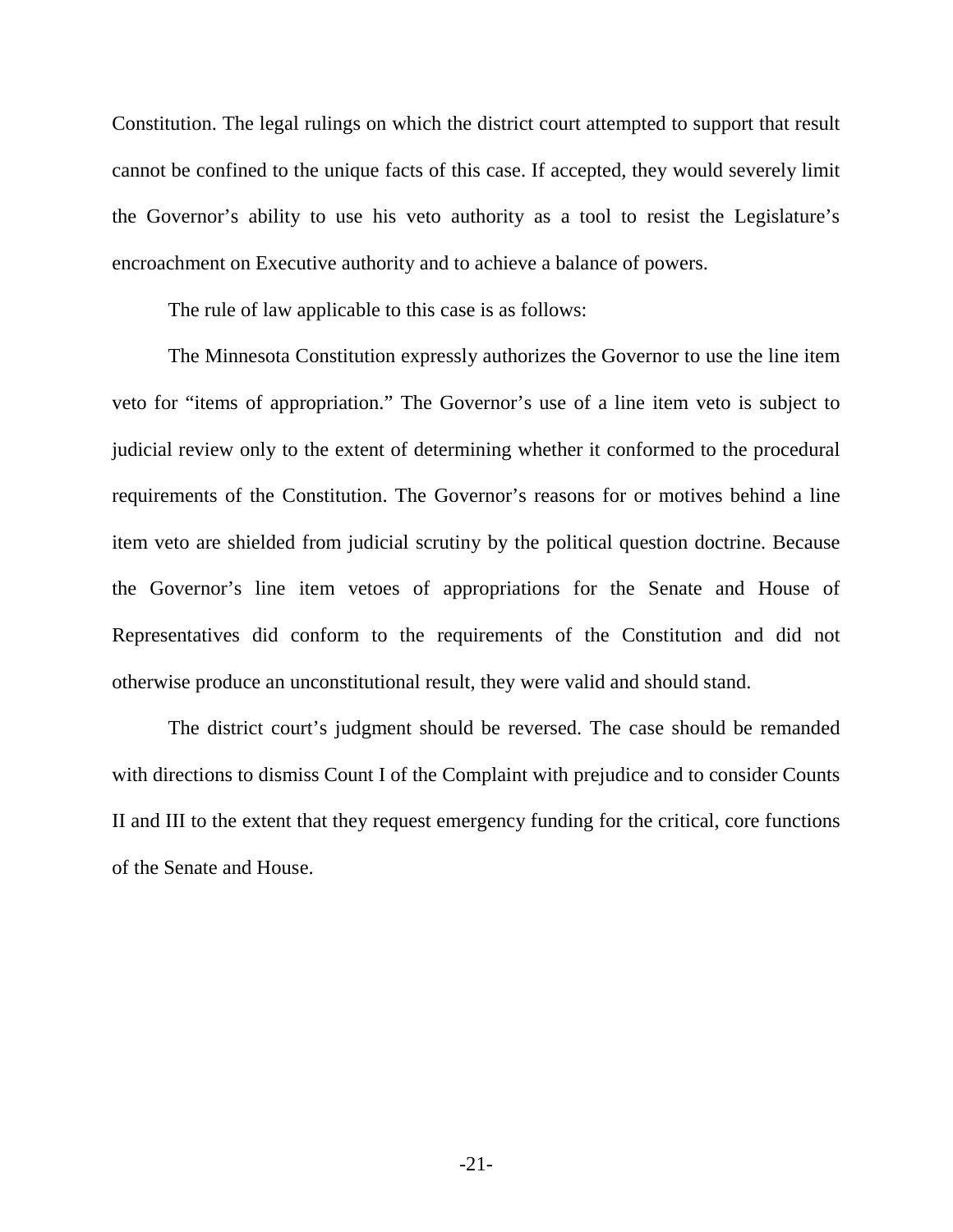Respectfully submitted,

## Dated: August 21, 2017 **BRIGGS AND MORGAN, P.A.**

By: */s/ Sam Hanson* 

Sam Hanson (#41051) Scott G. Knudson (#141987) Scott M. Flaherty (#388354) Emily M. Peterson (#0395218) 2200 IDS Center 80 South Eighth Street Minneapolis, MN 55402-2157 (612) 977-8400

## **ATTORNEYS FOR APPELLANTS**